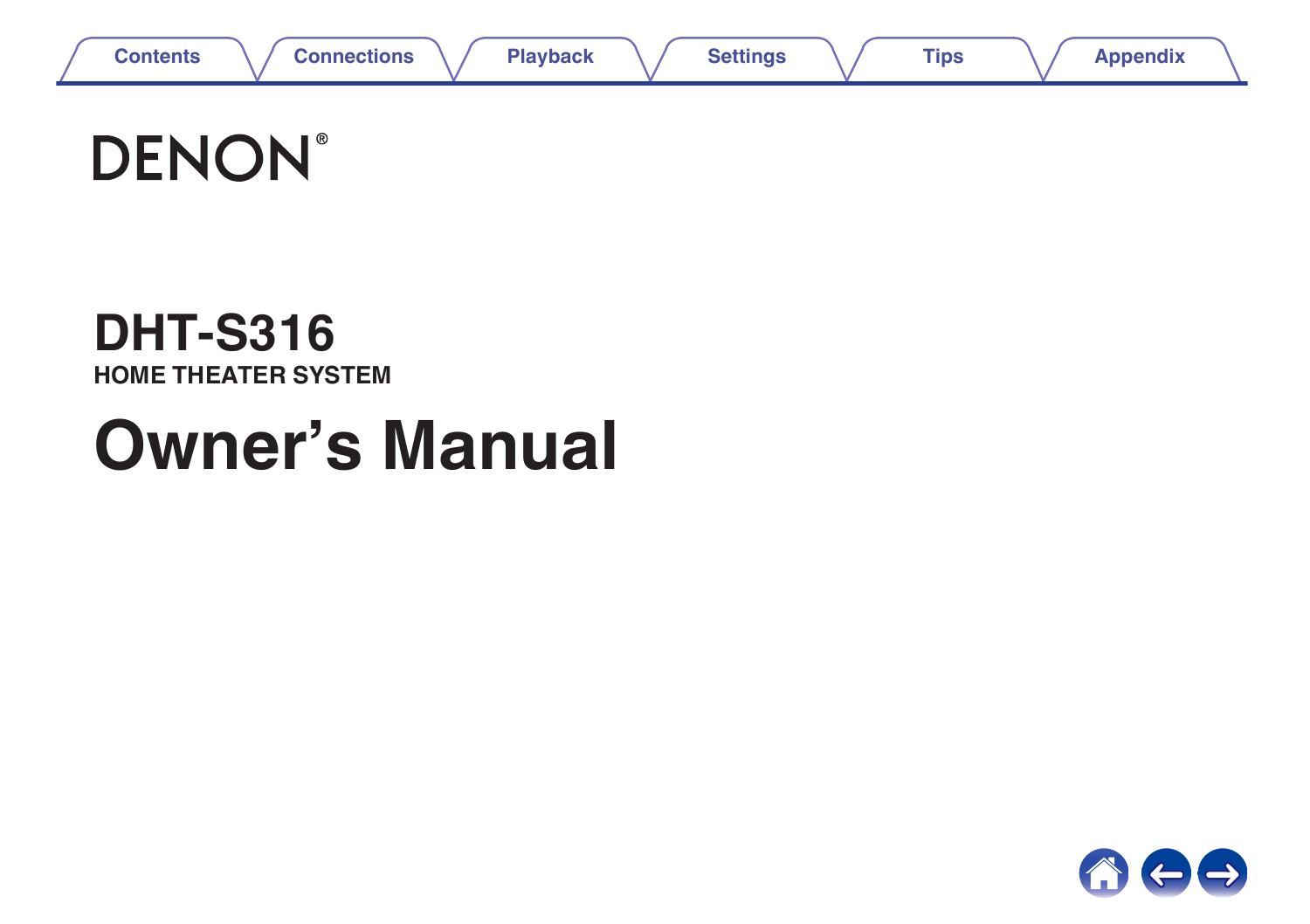**Contents [Connections](#page-11-0) [Playback](#page-19-0) [Settings](#page-23-0) [Tips](#page-26-0) [Appendix](#page-31-0)** 

<span id="page-1-0"></span>

| <b>Accessories</b>                         |    |
|--------------------------------------------|----|
| Inserting the batteries                    | 5  |
| Operating range of the remote control unit | 5  |
| <b>Features</b>                            | 6  |
| Part names and functions                   |    |
| Sound bar                                  | 7  |
| Subwoofer                                  | 10 |
| Remote control unit                        | 11 |
|                                            |    |

### **Connections**

| Positioning                                                                                                                          | 12 |
|--------------------------------------------------------------------------------------------------------------------------------------|----|
| Positioning the sound bar                                                                                                            | 12 |
| Positioning the subwoofer                                                                                                            | 14 |
| <b>Connecting a TV</b>                                                                                                               | 15 |
| Connection 1: TV equipped with an HDMI connector and<br>compatible with the ARC (Audio Return Channel)                               | 16 |
| Connection 2: TV equipped with an HDMI connector and<br>incompatible with the ARC / TV equipped with an optical digital<br>connector | 17 |
| Connection 3: TV equipped with an HDMI connector and<br>incompatible with the ARC / TV equipped with an analog<br>connector          | 18 |
| Connecting the power cords                                                                                                           | 19 |
|                                                                                                                                      |    |

### **Playback**

| Enjoying television, movies and music             | 20 |
|---------------------------------------------------|----|
| Status LED table                                  | 21 |
| Listening to music on a Bluetooth device          | 22 |
| Pairing a Bluetooth device for the first time     | 22 |
| Pairing with other Bluetooth devices              | 23 |
| Listening to music with a paired Bluetooth device | 23 |

### **Settings**

| Settings                               | 24 |
|----------------------------------------|----|
| Adjusting the volume                   | 24 |
| Adjusting the subwoofer volume         | 24 |
| Selecting a listening mode             | 25 |
| Turning off the sound temporarily      | 25 |
| Setting the Bluetooth standby function | 25 |
| Auto standby function                  | 26 |
| Volume limiter function                | 26 |

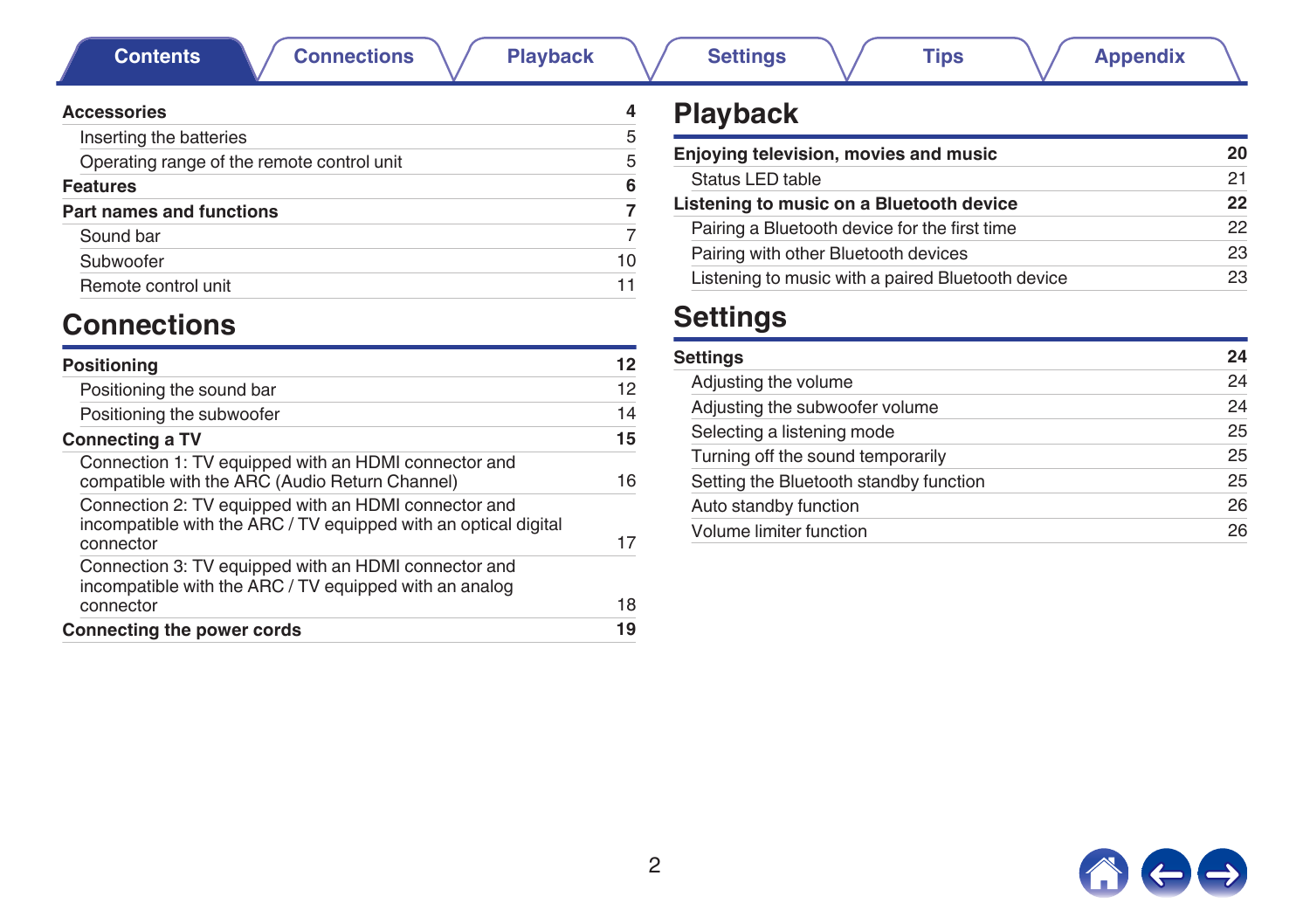### **Tips**

| Troubleshooting                                                | 27 |
|----------------------------------------------------------------|----|
| Power does not turn on / Power is turned off                   | 28 |
| Operations cannot be performed through the remote control unit | 28 |
| No sound comes out                                             | 29 |
| Bluetooth playback does not work                               | 30 |
| The HDMI Control function does not work                        | 30 |
| <b>Resetting factory settings</b>                              | 31 |

## **Appendix**

| <b>About HDMI</b>            | 32 |
|------------------------------|----|
| <b>Trademark information</b> | 33 |
| <b>Specifications</b>        | 34 |
| Sound bar                    | 34 |
| Subwoofer                    | 37 |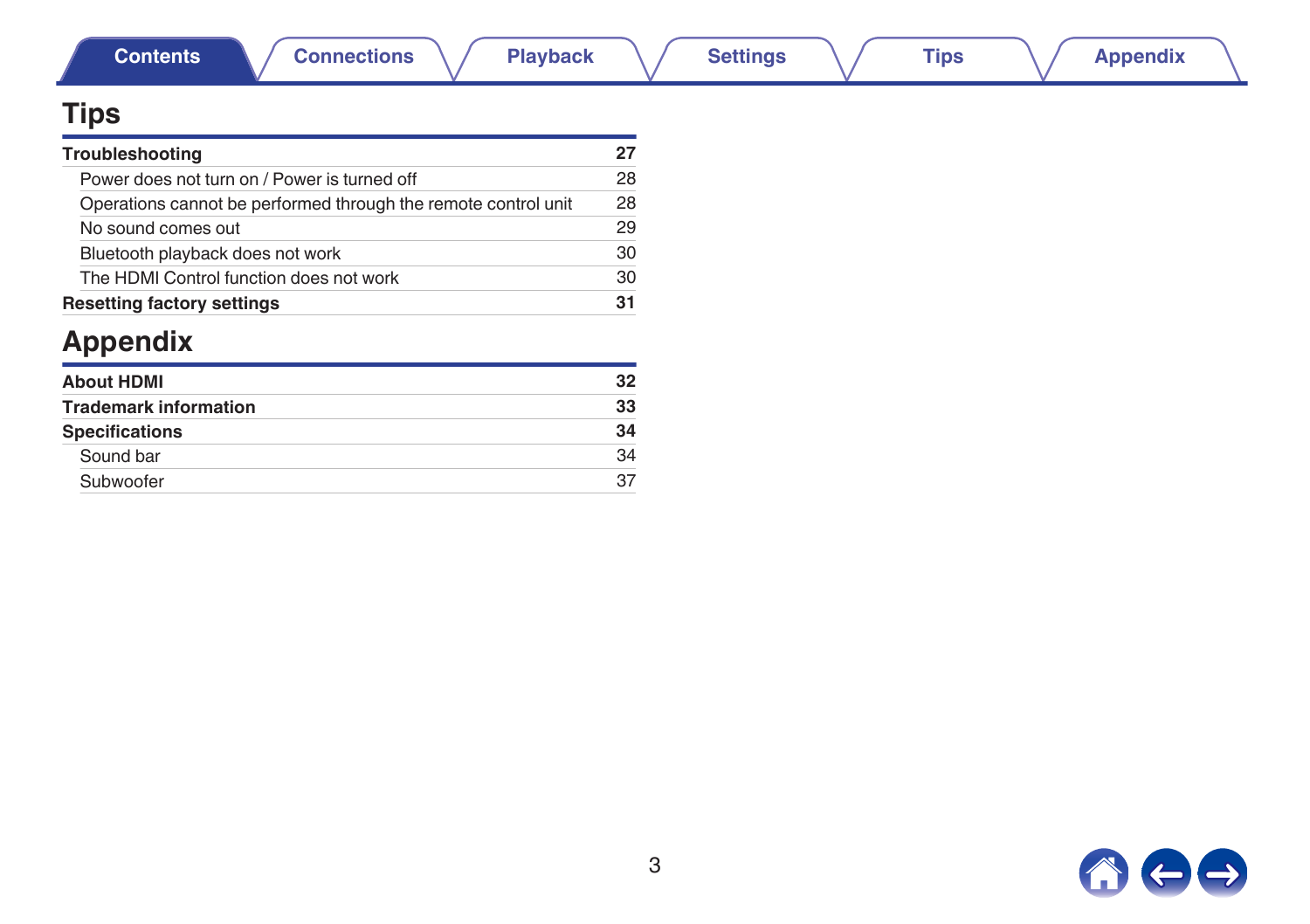<span id="page-3-0"></span>

Thank you for purchasing this Denon product.

To ensure proper operation, please read this owner's manual carefully before using the product.

After reading this manual, be sure to keep it for future reference.

### **Accessories**

Check that the following parts are supplied with the product.



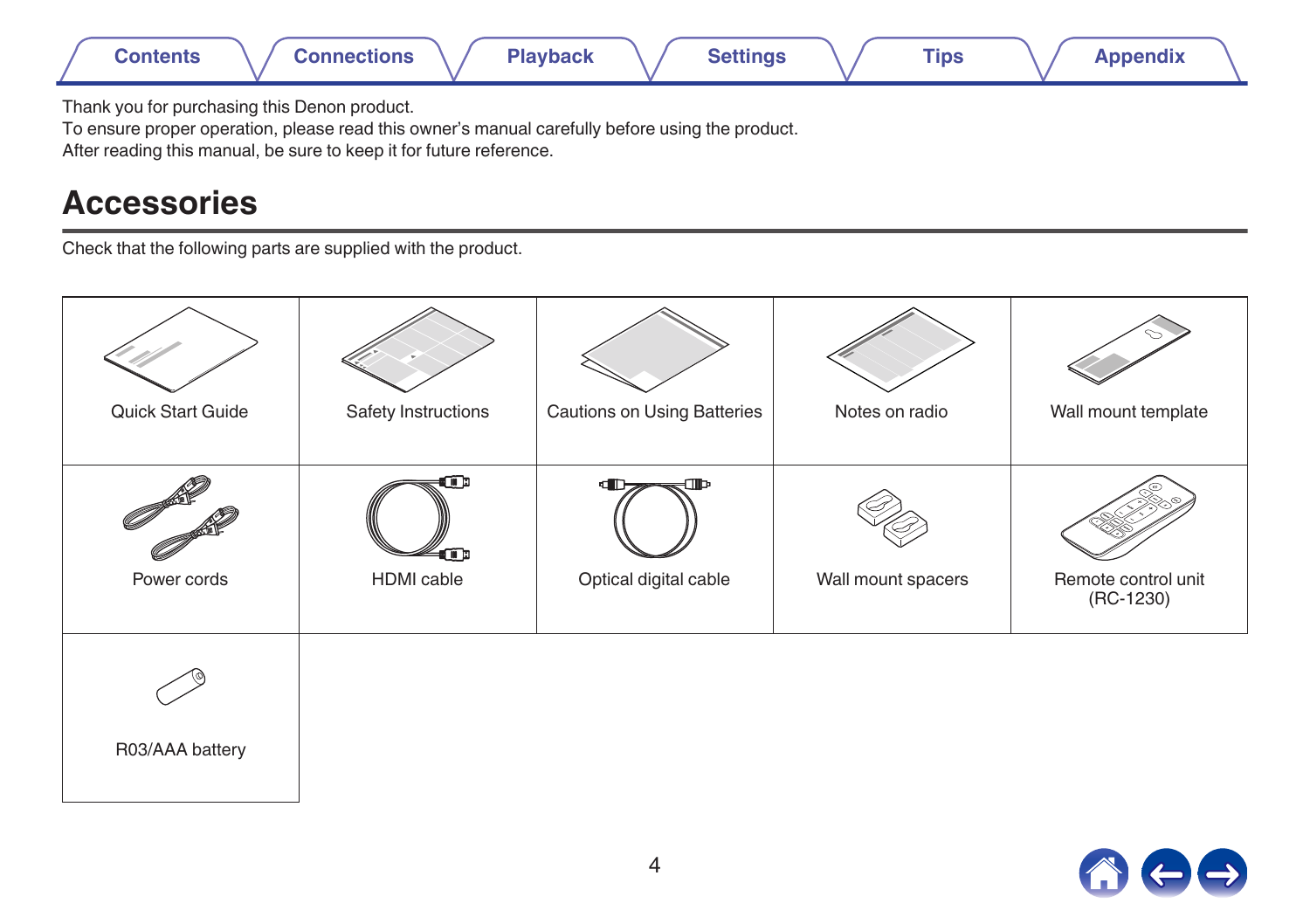<span id="page-4-0"></span>

**1 Slide the rear cover off the remote control unit in the arrow direction.**



**2 Insert 1 battery into the battery compartment as indicated.**



**3 Put the rear cover back on.**

#### **NOTE**

- Remove the batteries from the remote control unit if it will not be in use for long periods.
- 0 If the battery fluid should leak, carefully wipe the fluid off the inside of the battery compartment and insert new batteries.

### **Operating range of the remote control unit**

Point the remote control unit at the remote sensor when operating it.



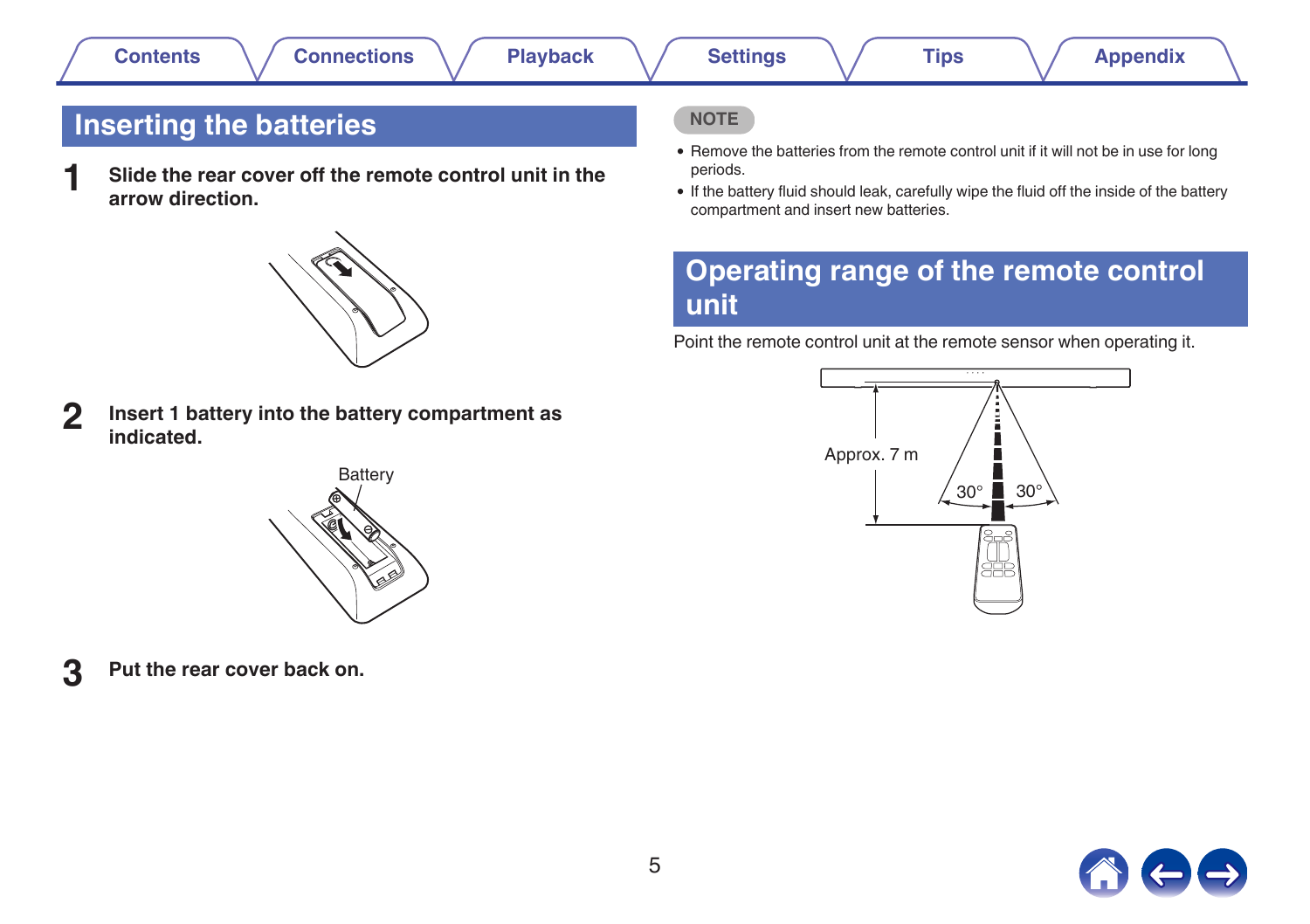### <span id="page-5-0"></span>**Features**

0 **Two-way sound bar with wireless subwoofer: Powerful, dynamic Denon home theater sound**

**Easy Setup:** Quickly connect to your TV with the supplied HDMI or Optical cables.

**Wireless Subwoofer:** Powerful bass without the cables. Place the subwoofer within 9 m of the sound bar for optimal enjoyment. **5 cm Low-profile Design:** At 5 cm tall, the Denon DHT-S316 fits most spaces and can be placed in front of your TV without blocking your TV's bottom edge or IR remote sensor.

0 **Exceptional sound clarity for your TV, Blu-ray, gaming system and favorite music sources**

**HDMI with Audio Return Channel:** Send audio from your TV's built-in apps, on-board tuner or HDMI connections over a single cable when you connect your TV's HDMI ARC output to the sound bar using the included HDMI cable.

**Digital Audio Optical Input:** Effortlessly connect your Blu-ray, gaming or other device with the included Optical cable.

**Analog Auxiliary Input:** Connect any source compatible with a 3.5 mm input and listen through the DHT-S316.

**Bluetooth:** Connect your smartphone or tablet to the DHT-S316 to wirelessly stream music and other audio.

0 **Immerse yourself in a realistic home theater experience**

**Dolby Digital and DTS Decoding:** Virtual surround technology creates a powerful, realistic multi-channel home theater experience. **Denon Dialogue Enhancer:** Never miss a word of your favorite TV show or movie, Denon Dialogue Enhancer improves dialogue intelligibility - ideal for movies and TV shows. Turn up the dialogue without having to adjust overall volume.

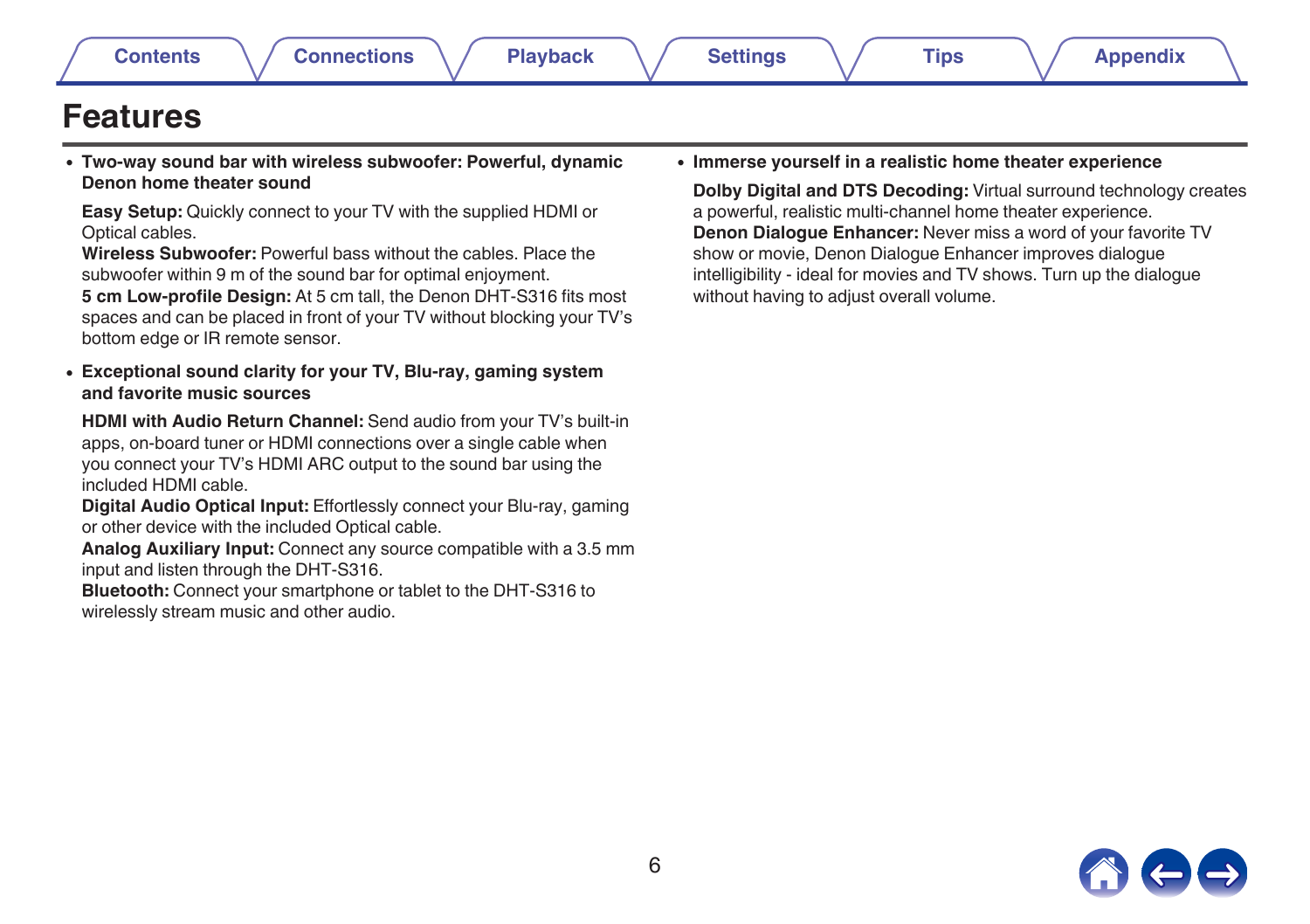<span id="page-6-0"></span>

### **Part names and functions**

**Sound bar**

#### **Top panel**



#### $\bullet$  Power operation button  $(\circled{c})$

Turns the sound bar power on/off (standby).  $(\sqrt{2}P)$  [p. 20\)](#page-19-0) Links to sound bar power and turns the subwoofer power on/off (standby).

#### **2** Input source button ( $\overline{2}$ )

This selects the input source.  $(\sqrt{p} \cdot p. 20)$  $(\sqrt{p} \cdot p. 20)$ Switches the input source each time the button is pressed.

#### **B** Bluetooth button  $(\frac{1}{2})$

- Switches the input source to "Bluetooth". ( $\mathbb{Q}$  [p. 22\)](#page-21-0)
- Used to pair with Bluetooth devices.  $(\sqrt{2^2 D} \cdot 22)$
- D **Volume buttons (+, –)**

These adjusts the volume level. ( $\mathbb{Z}$  [p. 24\)](#page-23-0)

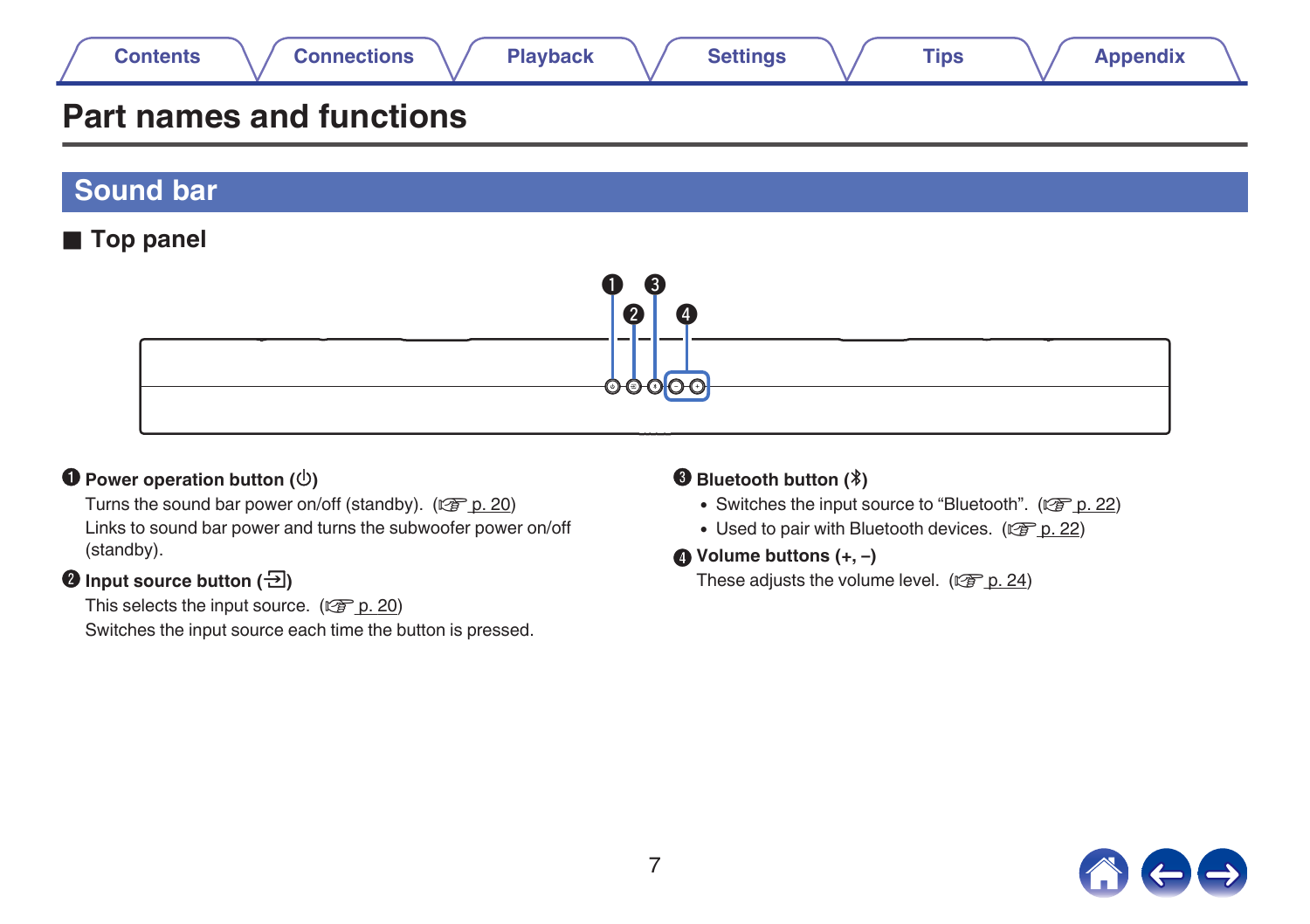

#### A **Status LED**

Displays the status of input source / input signal / listening mode, etc.  $(\sqrt{2} p. 21)$  $(\sqrt{2} p. 21)$ 

#### **B** Remote control sensor

This receives signals from the remote control unit. ( $\mathcal{C} \mathcal{F}$  [p. 5\)](#page-4-0)

#### **Bottom panel**



#### A **USB port**

Service terminal. Not used in normal operation.

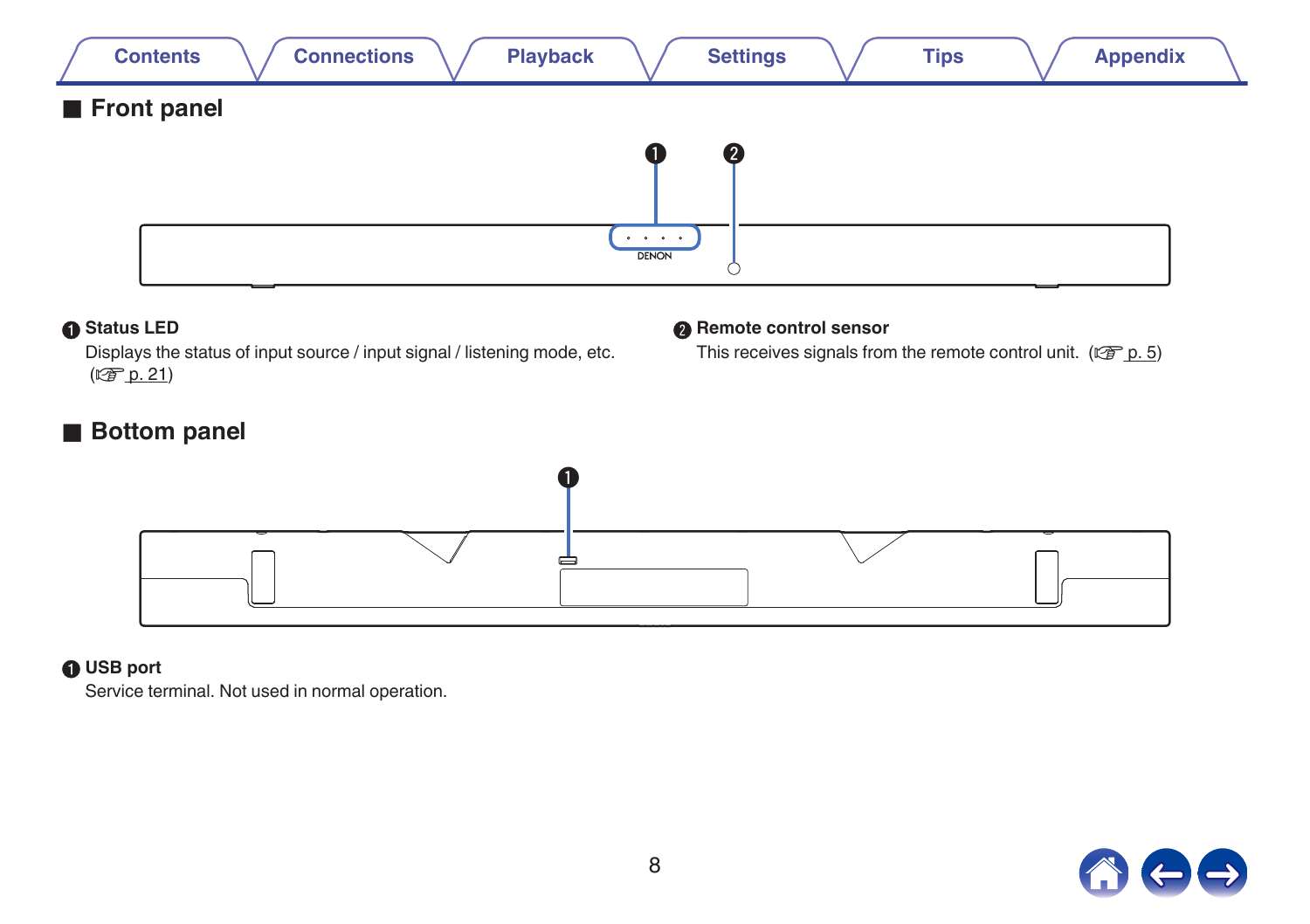

#### A **Wall hook hole**

Used to mount the sound bar on a wall.  $(\sqrt{2} \cdot p. 13)$  $(\sqrt{2} \cdot p. 13)$ 

#### **A** HDMI connector (TV (ARC))

Use the included HDMI cable to connect an ARC function-compatible TV. (2 [p. 16\)](#page-15-0)

#### **AUX audio input connector**

Use a commercially available 3.5 mm stereo audio cable to connect an audio device.  $(\sqrt{p} \cdot p. 18)$  $(\sqrt{p} \cdot p. 18)$ 

#### **@ Optical digital input connector (TV OPTICAL)**

Use the included optical digital cable to a TV with an optical digital terminal.  $(\sqrt[p]{p}$  [p. 17\)](#page-16-0)

#### **AC** inlet

Used to connect the power cord. ( $\mathbb{C}^*$  [p. 19\)](#page-18-0)

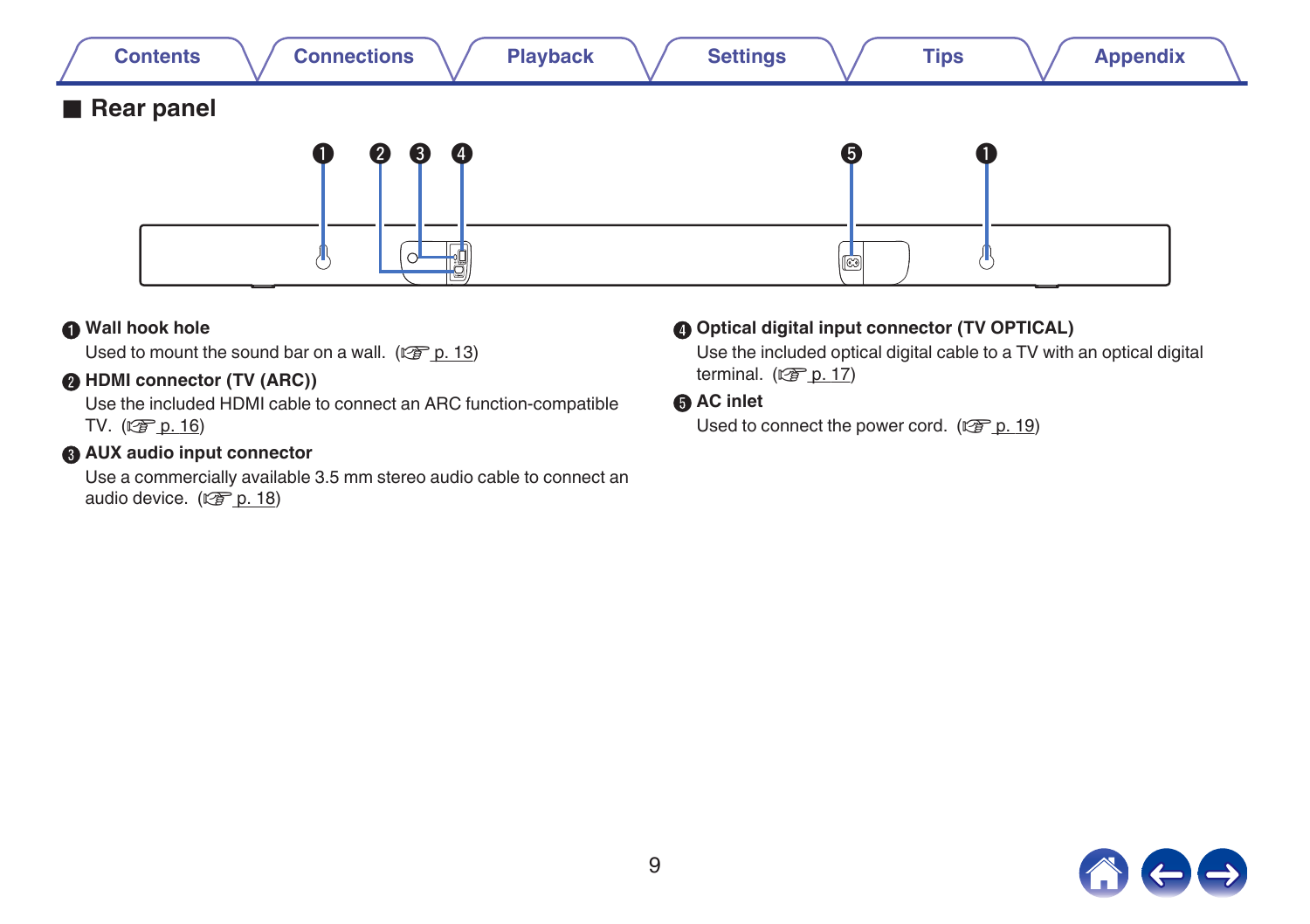<span id="page-9-0"></span>

### **Subwoofer**

**Rear panel** 



#### A **Status LED**

Displays subwoofer status.

| <b>LED</b> indication | <b>Status</b>                                                |
|-----------------------|--------------------------------------------------------------|
|                       | When subwoofer power is on/off (standby)                     |
|                       | When the sound bar and subwoofer are wirelessly<br>connected |

• The sound bar and subwoofer are wirelessly connected as the factory default. If no audio is output from the subwoofer, wirelessly connect the sound bar and subwoofer again.  $(\sqrt{p} \cdot 29)$ 

#### **BAR SYNC button**

Used to wirelessly connect the sound bar and subwoofer. ( $\mathbb{Z}_p^*$  [p. 29\)](#page-28-0)

#### **AC** inlet

Used to connect the power cord.  $(\sqrt{p} \cdot p. 19)$  $(\sqrt{p} \cdot p. 19)$ 

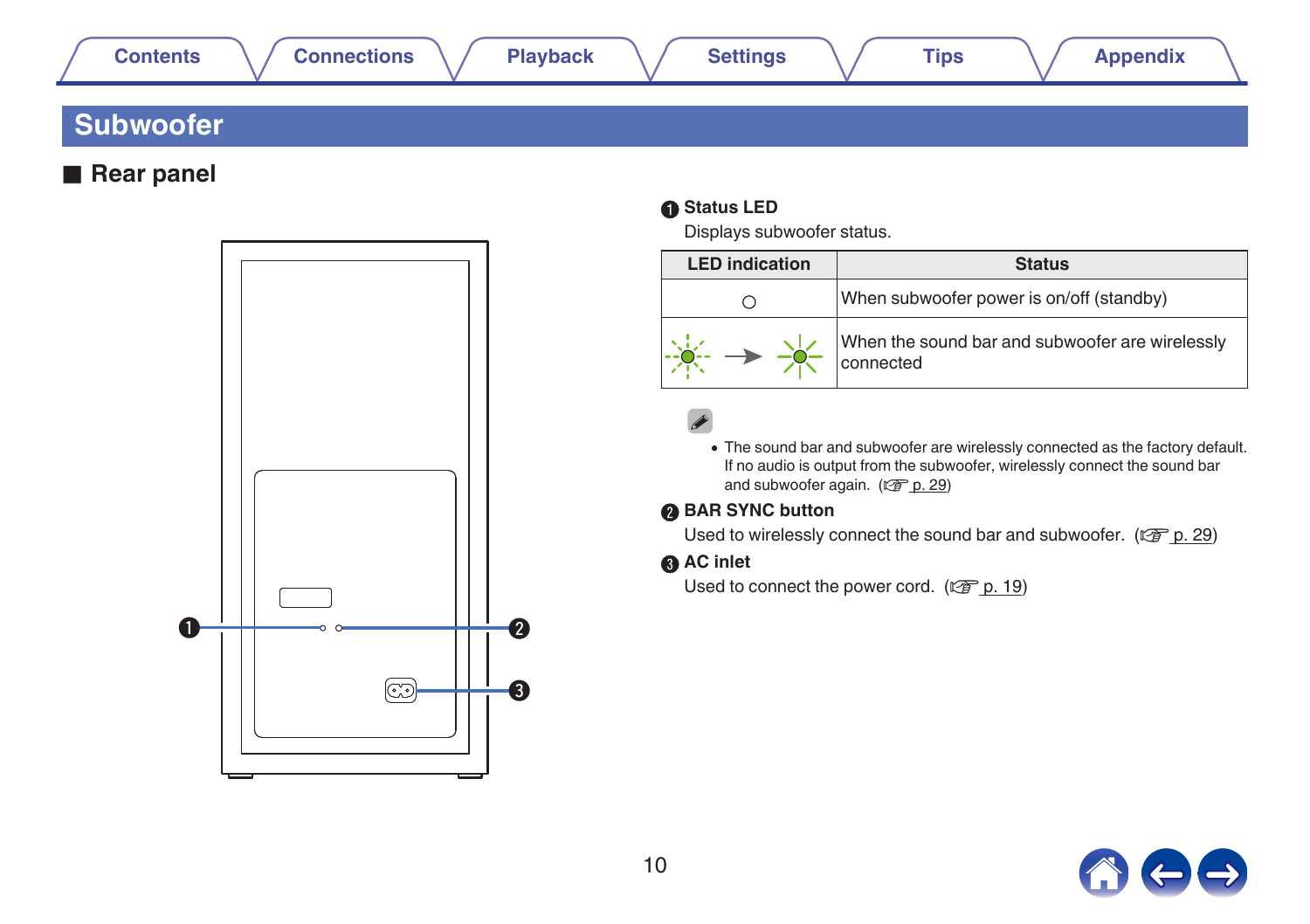### <span id="page-10-0"></span>**Remote control unit**

This section mainly explains remote control operations.



#### $\bullet$  Power button  $(\circled{c})$

Turns the sound bar power on/off.  $(\sqrt{p})$  [p. 20\)](#page-19-0) Links to sound bar power and turns the subwoofer power on/off.

#### **B** Input source buttons (TV, AUX,  $*$ ) This selects the input source.  $(\mathbb{Z}^2 P)$  [p. 20\)](#page-19-0)

## Button to adjust subwoofer (BASS +, -)

Adjusts the volume level for the subwoofer. ( $\mathbb{C}$  [p. 24\)](#page-23-0)

#### **D** Night mode button (NIGHT)

Compresses the dynamic range (difference between loud and soft sounds) to make audio easier to hear at low volumes. ( $\mathbb{Q}_P^*$  [p. 25\)](#page-24-0)

#### **Movie mode button (MOVIE)**

Enjoy movie theater-like surround sound. ( $\mathbb{C}$  [p. 25\)](#page-24-0)

#### $\mathbf{F}$  Mute button ( $\mathbf{d}$ X)

This mutes the output audio. Press again to unmute. ( $\mathbb{Q}$  [p. 25\)](#page-24-0)

#### G **Volume buttons (VOL +, –)**

These adjusts the volume level.  $(\sqrt{p} \cdot 24)$ 

#### **Music mode button (MUSIC)**

Enjoy the full presence of a wide, encompassing acoustic field.  $(\sqrt{2})$  [p. 25\)](#page-24-0)

#### Dialog enhancer buttons (DIALOG ENHANCER 1 - 3)

Adjust the volume of dialog in movies, vocals in music, etc. so these can be heard more easily.  $(\sqrt{p^2 + p^2 + 25})$ 

Can be set to 3 levels. Set this to the desired value.

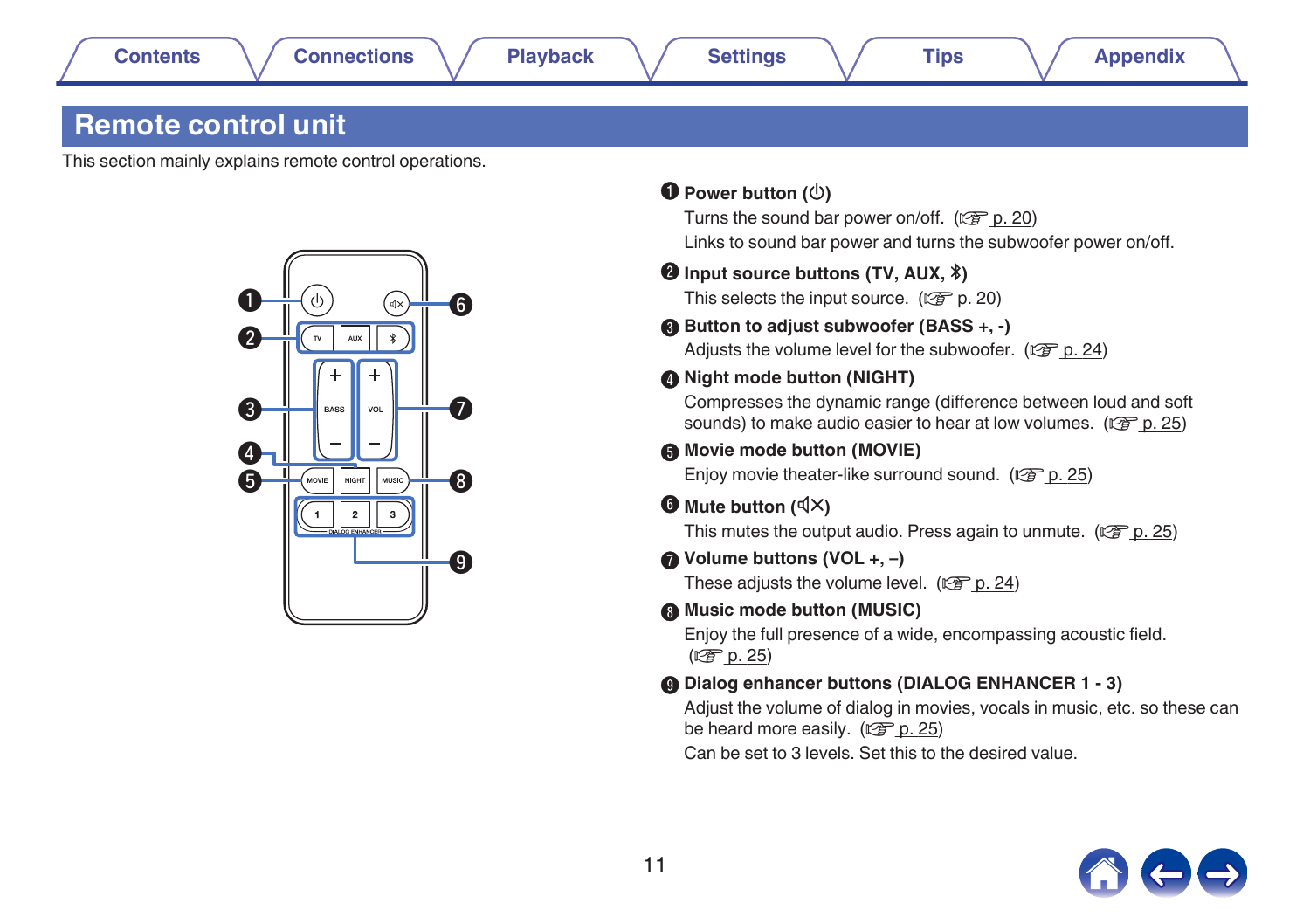<span id="page-11-0"></span>

|  | Contents | Connections<br>Playback | <b>Settings</b> | <b>Tips</b> | <b>\ppendix</b> |
|--|----------|-------------------------|-----------------|-------------|-----------------|
|--|----------|-------------------------|-----------------|-------------|-----------------|

### **Positioning**

### **Positioning the sound bar**

Position the sound bar in front of your TV, etc., on a flat surface.



#### **NOTE**

• When positioning the sound bar in front of your TV, make sure the sound bar does not obstruct the TV's remote control light sensor, etc.

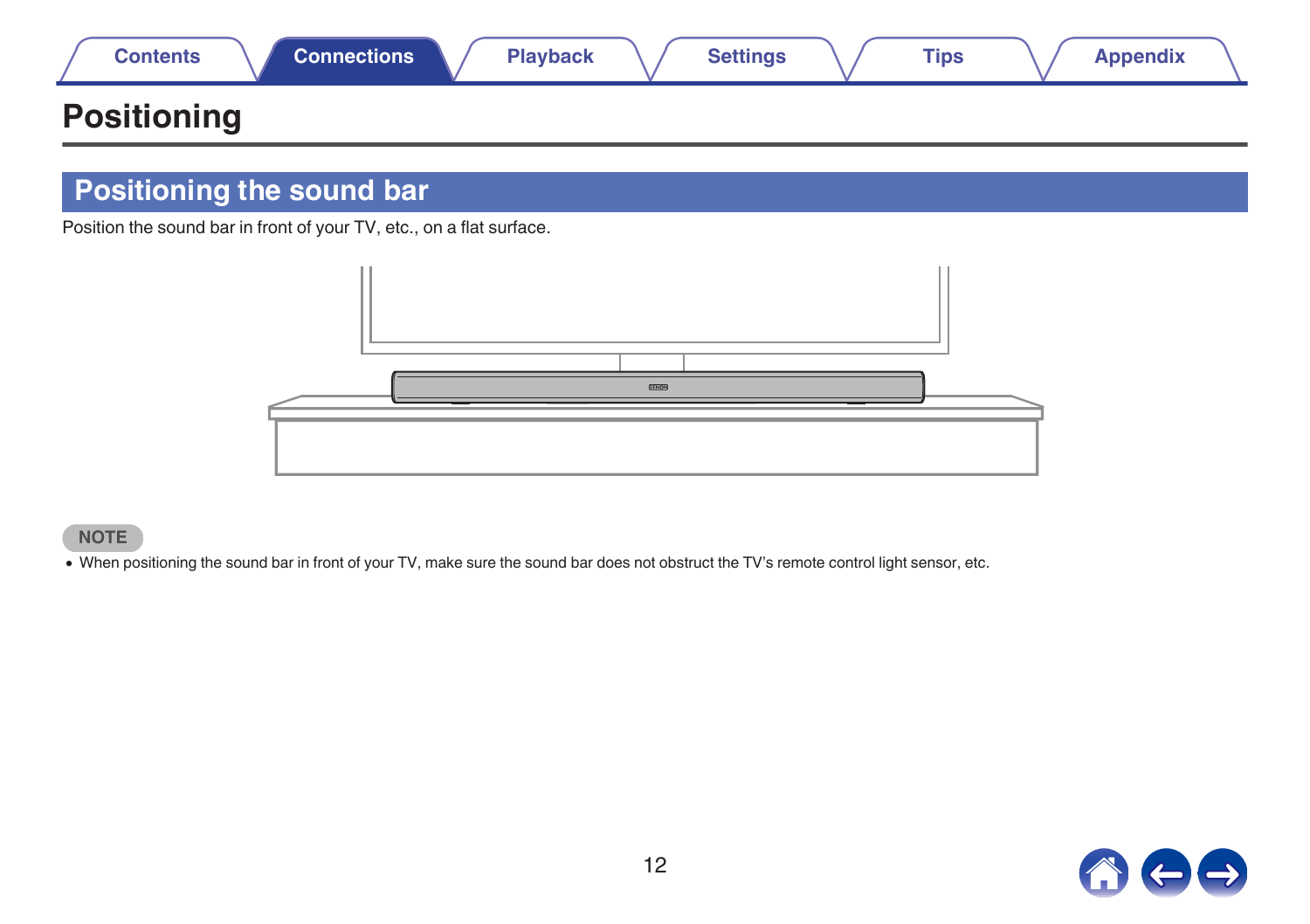#### <span id="page-12-0"></span>■ When hanging the sound bar on a wall

The sound bar has a wall hook hole to hang it on a wall. When hanging it on a wall, position it in a flat, vertical position.

0 When hanging it on a wall, use the included wall mount template.

[How to use the wall mount template]

- A Affix the template to the location you would like to mount the sound bar.
- $\overline{2}$ ) Screw in the wall mount screws by following the template.

Consult a construction professional about the proper wall mount screws for the material and strength of your wall.

- (3) Remove the template from the wall.
- $\overline{A}$ ) Mount the included wall mount spacer on the spine of the sound bar. Mounting the wall mount spacer creates a space for cords to pass through
- between the sound bar and the wall. E Mount the sound bar on the wall.



#### **NOTE**

- 0 To ensure safety, request a contractor perform the mounting work when mounting onto a wall.
- In order to use the unit safely, do not place items on or hang items from the unit.
- Be sure to fix connection cables to the wall to ensure that cannot be pulled or tripped over causing this unit to fall. Check that the unit is mounted safely after the mounting work is complete.
- 0 Also, periodically check the safety of this unit and whether there is a possibility that the unit may fall.
- Denon cannot accept any responsibility for damage, injury or accidents caused by problems with the mounting location or mounting method.

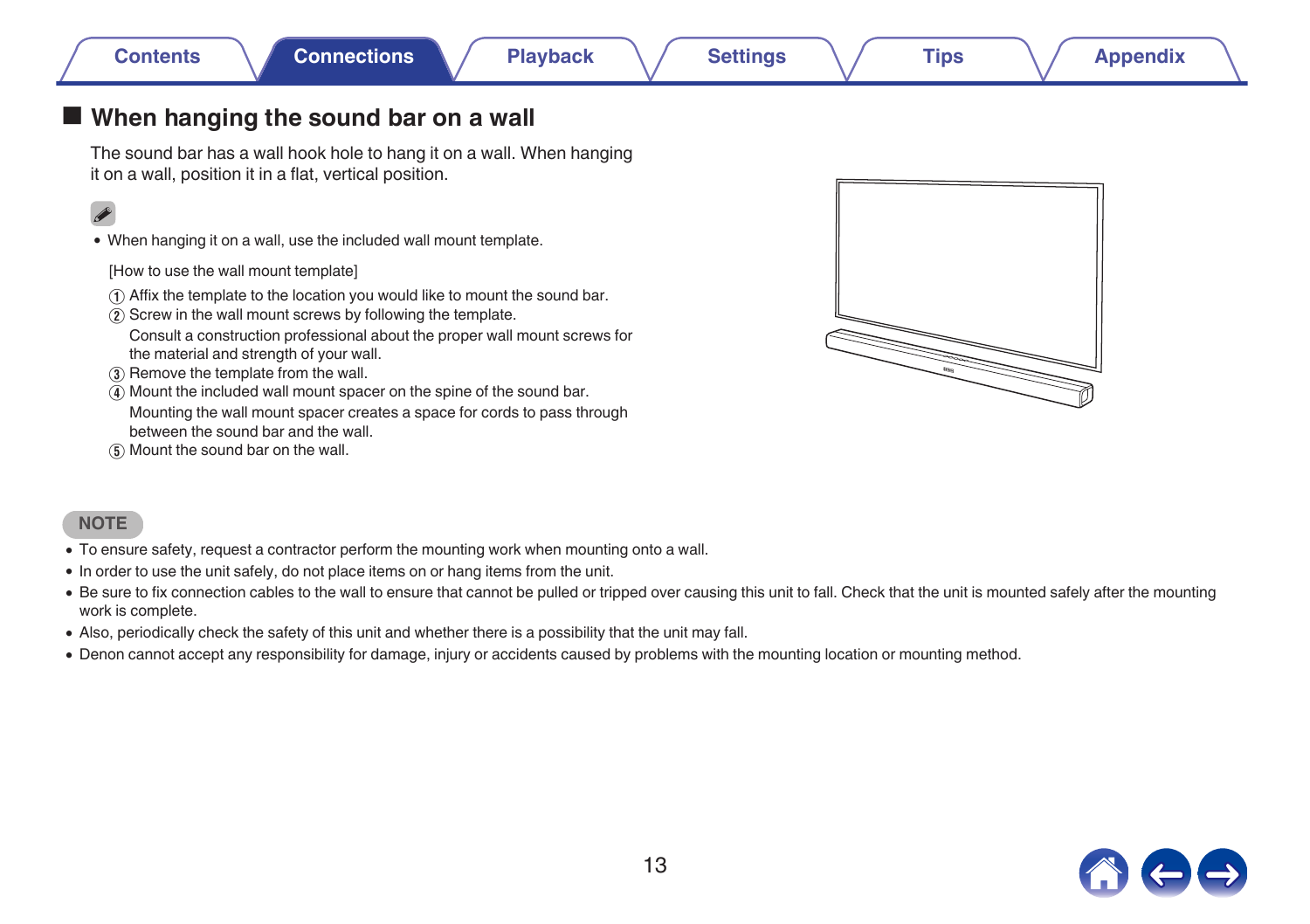<span id="page-13-0"></span>

### **Positioning the subwoofer**

Position the subwoofer in a flat location near the sound bar.



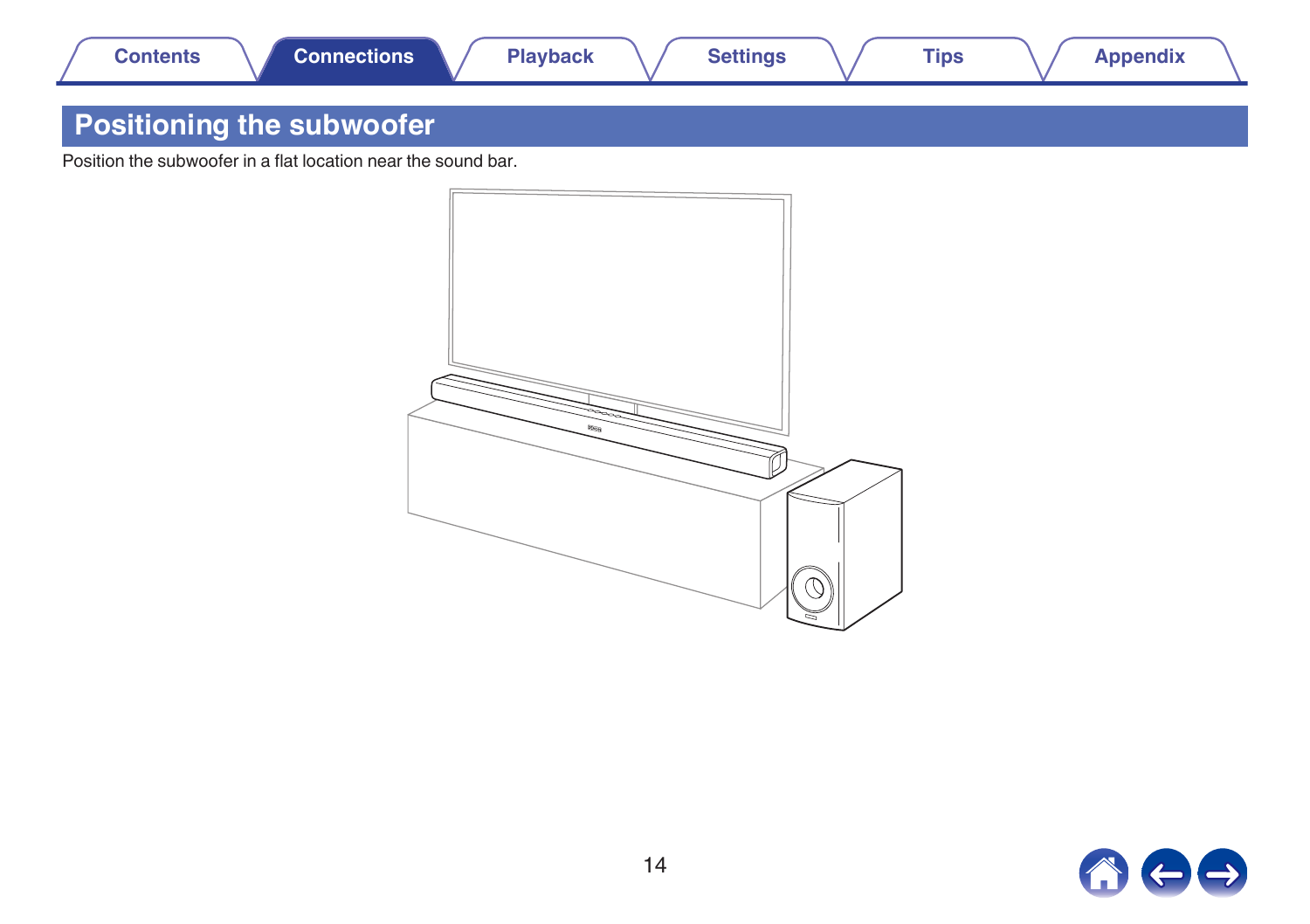<span id="page-14-0"></span>

|  | Contents | <b>Connections</b> | <b>Playback</b> | <b>Settings</b> | <b>Tips</b> | <b>Appendix</b> |
|--|----------|--------------------|-----------------|-----------------|-------------|-----------------|
|--|----------|--------------------|-----------------|-----------------|-------------|-----------------|

### **Connecting a TV**

How to connect a TV depends on the connectors and functions equipped on the TV.

### $\rightarrow$

- 0 Enable the TV's HDMI control function when using an HDMI cable to connect this device to your TV. (See the TV Owner's Manual for details.)
- Turn off the TV's speaker or minimize the volume when using this device.
- 0 HDMI cable connection is recommended, but connection can be performed without an HDMI cable.

#### **NOTE**

- Make sure all devices are off when connecting.
- Do not plug device power cords into an outlet until all devices have been connected.

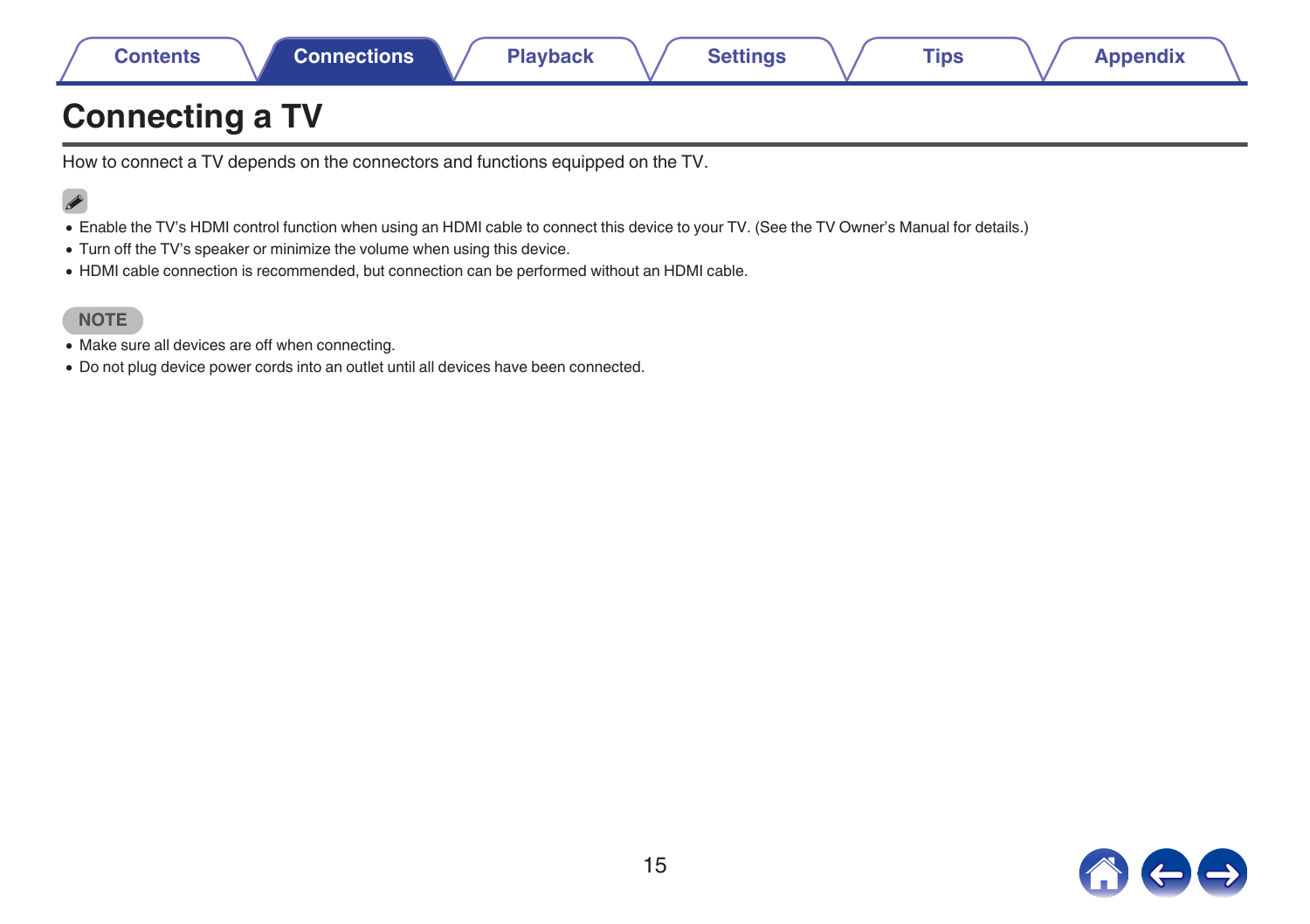### <span id="page-15-0"></span>**Connection 1: TV equipped with an HDMI connector and compatible with the ARC (Audio Return Channel)**

Use the included HDMI cable to connect this device to an ARC function-compatible TV.



 $\overline{\rightarrow}$ 

• The TV also needs to be compatible with the ARC function.

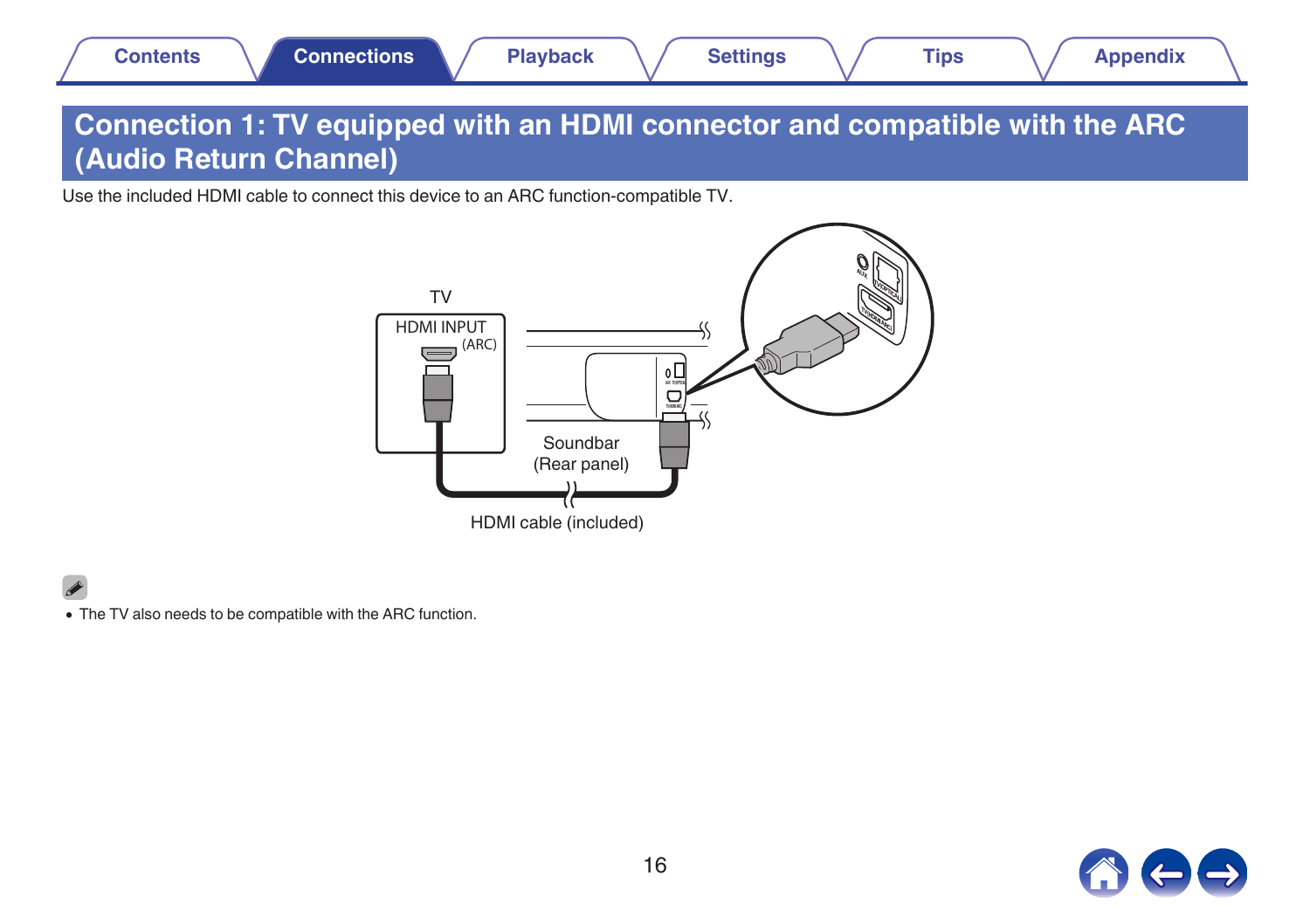### <span id="page-16-0"></span>**Connection 2: TV equipped with an HDMI connector and incompatible with the ARC / TV equipped with an optical digital connector**

Use the included HDMI and optical digital cables to connect this device to your TV.



0 Line up the optical digital cable with the shape of the terminal to insert.

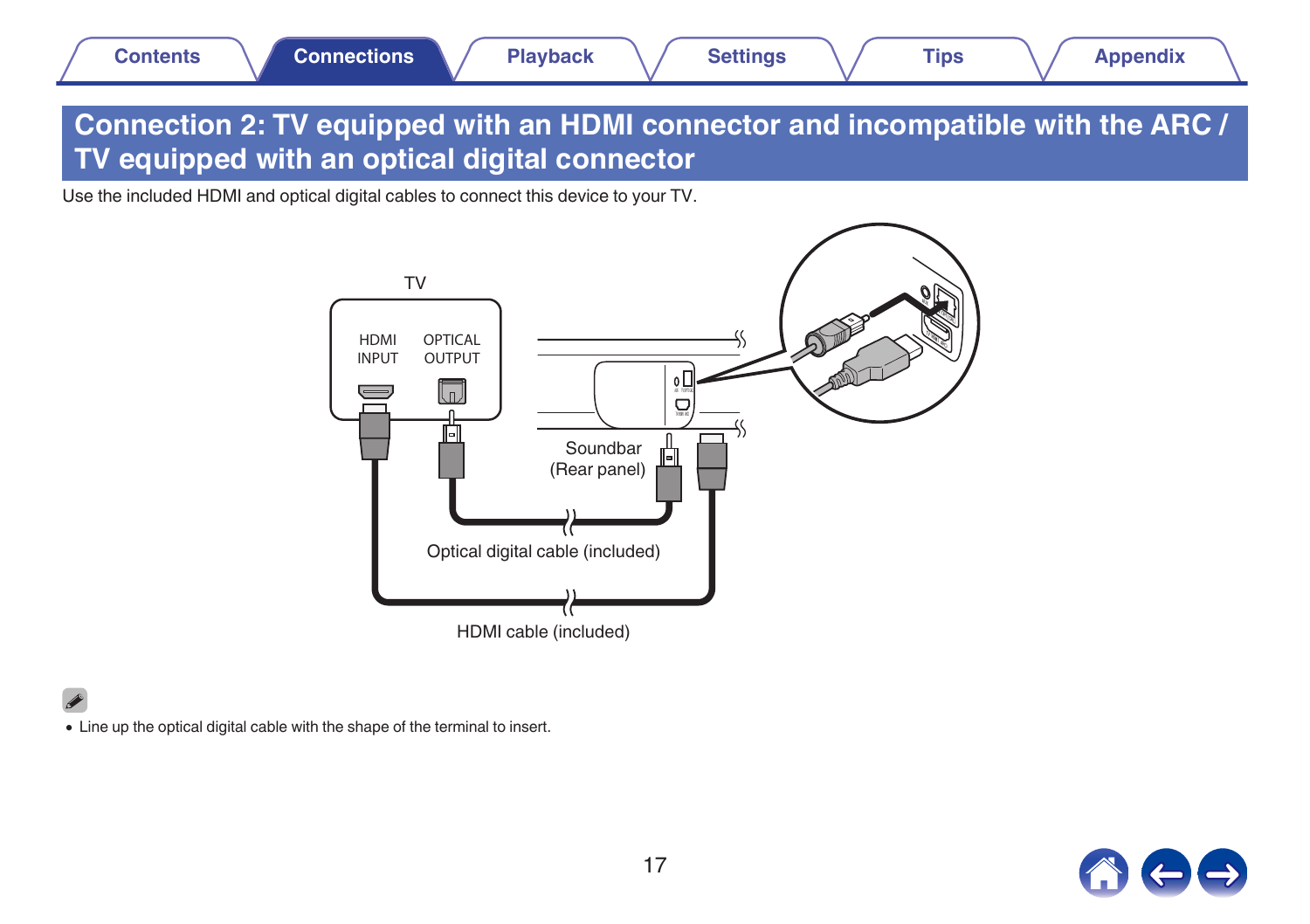### <span id="page-17-0"></span>**Connection 3: TV equipped with an HDMI connector and incompatible with the ARC / TV equipped with an analog connector**

Use the included HDMI cable and a commercially available 3.5 mm stereo audio cable to connect this device to your TV.



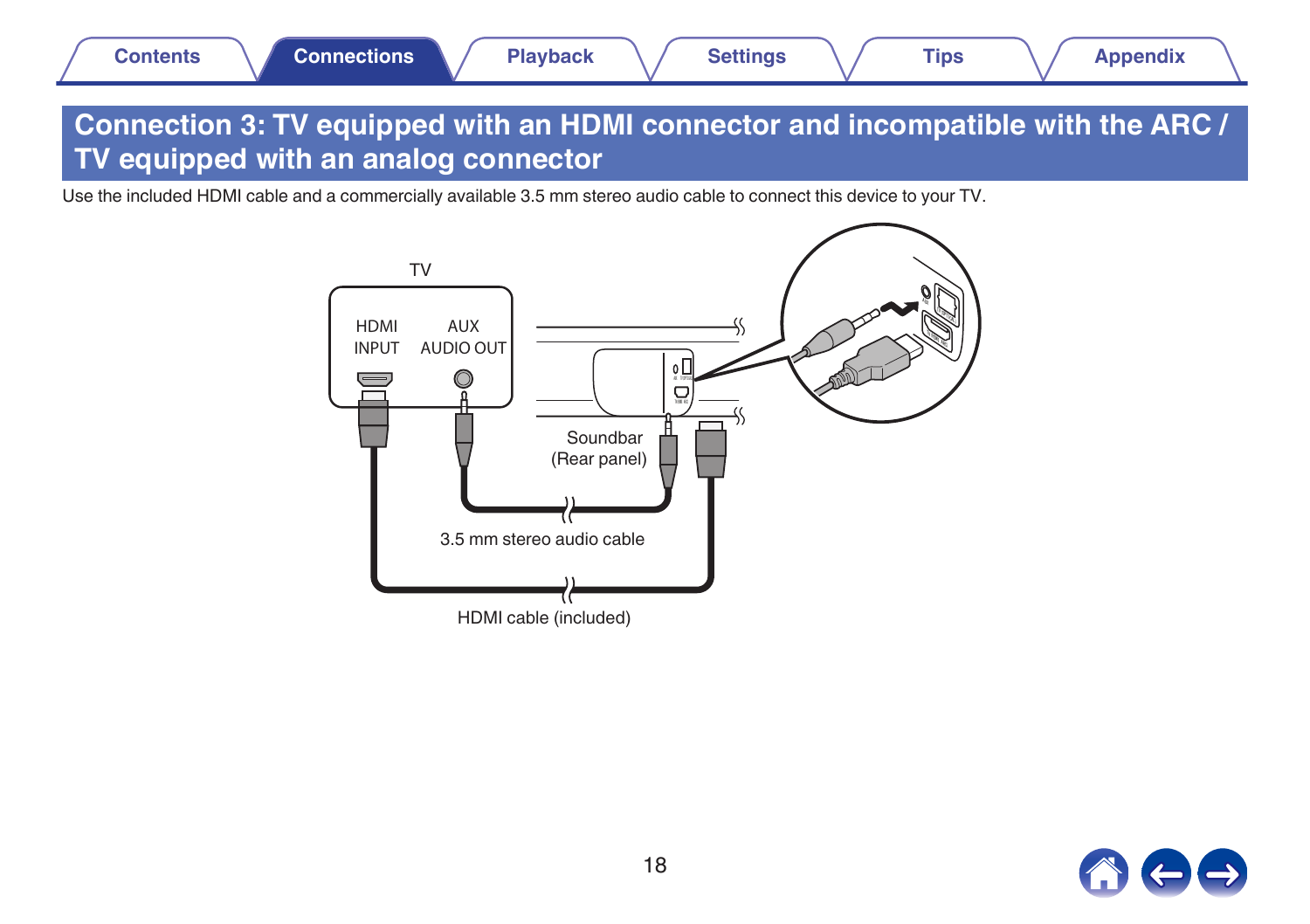<span id="page-18-0"></span>

### **Connecting the power cords**

After completing all the connections, insert the power plug into the power outlet.



(AC 230 V, 50/60 Hz)

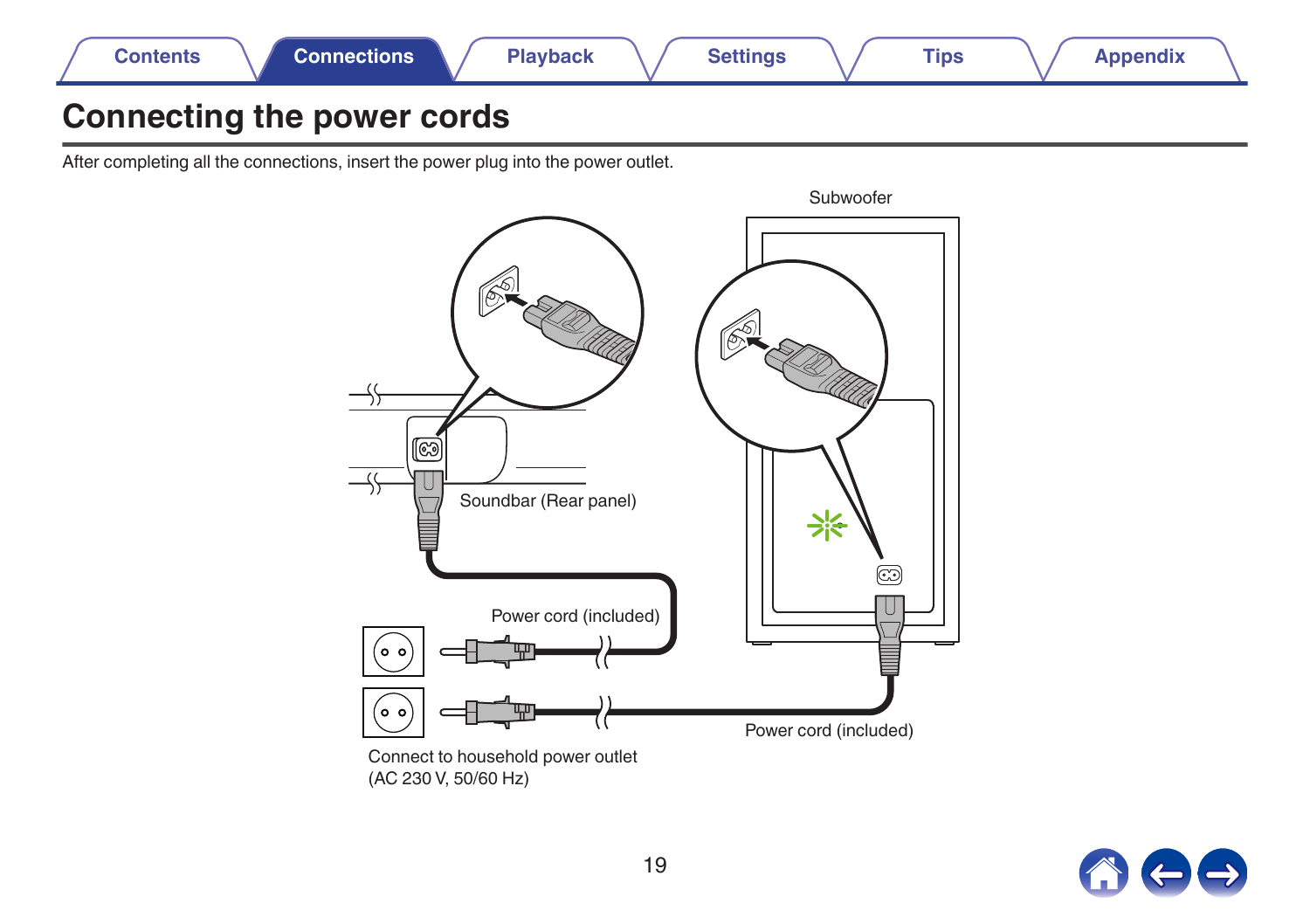<span id="page-19-0"></span>



- **1 Turn on the power of the TV and connected devices.**
- **2** Press  $\Phi$  to turn on power to the unit.
- **3 Press the input source button.**
- **4 Play the device connected to this unit.**

For details, see the relevant device manual.

- 
- 0 Connect an HDMI control-compatible TV and this device via HDMI and enable the HDMI control to enable linked control from either device. ( $\sqrt{p}$  [p. 32\)](#page-31-0)

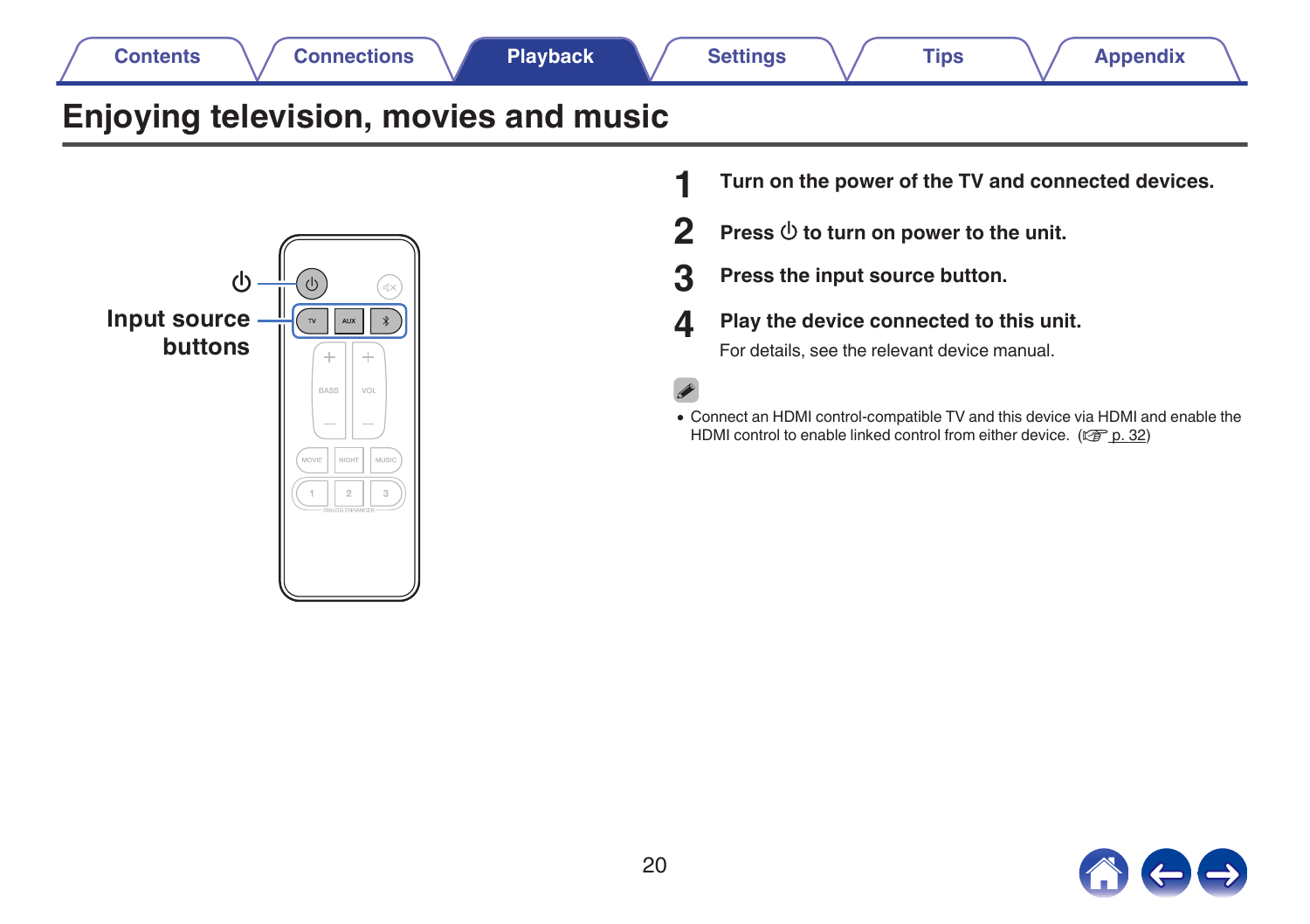### <span id="page-20-0"></span>**Status LED table**

Status LEDs change depending on the input source, input signal, etc.

| <b>LED</b> indication            | <b>Status</b>             | <b>LED</b> indication | <b>Status</b>                                   |
|----------------------------------|---------------------------|-----------------------|-------------------------------------------------|
| О<br>∩<br>∩                      | When power is off/standby |                       | Input source: HDMI (ARC)<br>Audio signal: PCM   |
|                                  | During startup            | ∩<br>()               | Input source: HDMI (ARC)<br>Audio signal: Dolby |
| $\bigcirc$<br>$\circ$            | Input source: Bluetooth   | $\circ$<br>Ω          | Input source: HDMI (ARC)<br>Audio signal: DTS   |
| $\bigcirc$<br>$\circ$<br>$\circ$ | Input source: HDMI (ARC)  |                       | Input source: OPTICAL<br>Audio signal: PCM      |
| $\bigcirc$<br>$\circ$            | Input source: OPTICAL     | ∩                     | Input source: OPTICAL<br>Audio signal: Dolby    |
| Ω                                | Input source: ANALOG      | €                     | Input source: OPTICAL<br>Audio signal: DTS      |

#### $\overline{\rightarrow}$

0 Audio signal is not displayed when the input source is "Bluetooth".

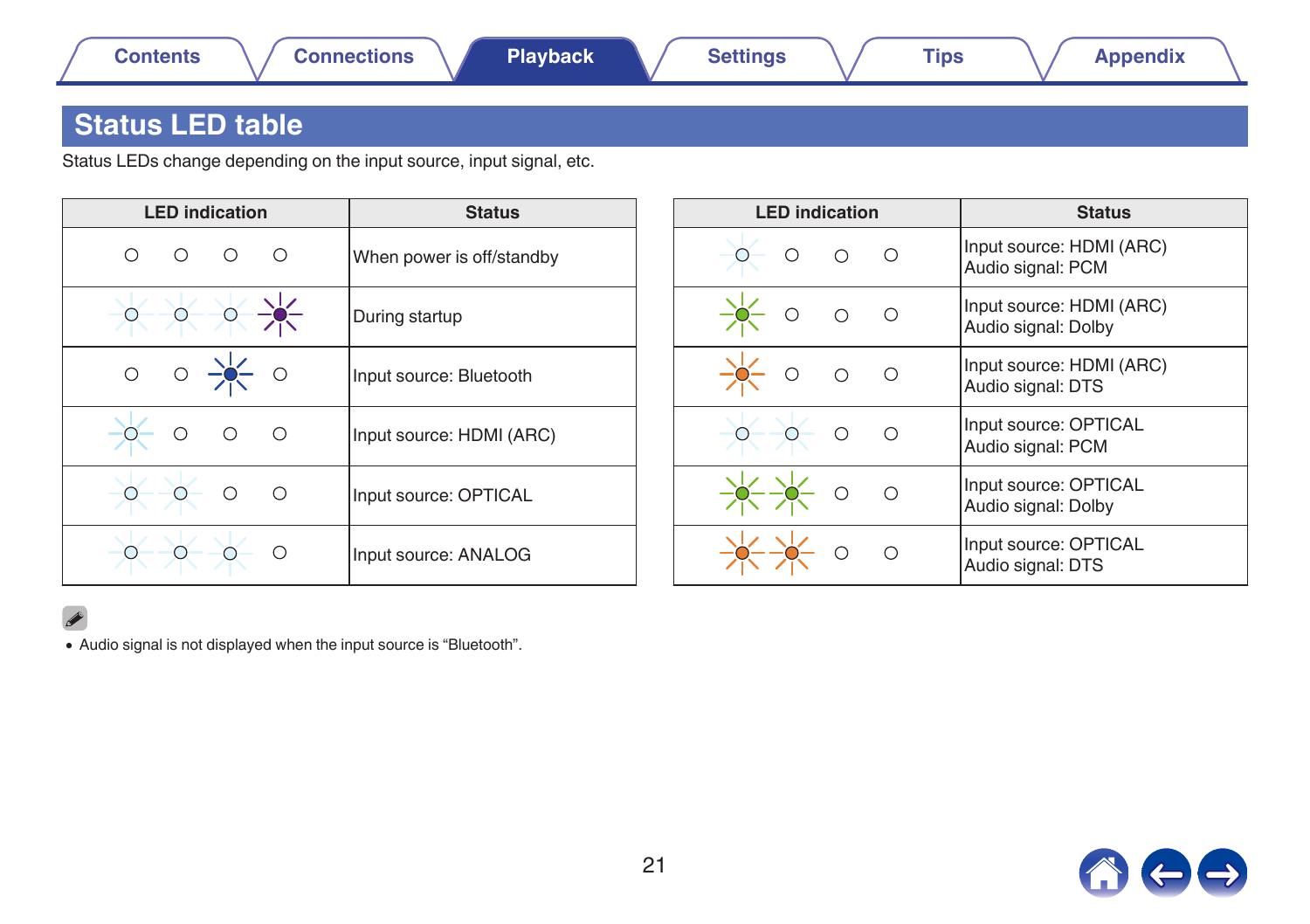<span id="page-21-0"></span>

### **Listening to music on a Bluetooth device**

Music files stored on Bluetooth devices such as smartphones, digital music players, etc. can be enjoyed on this unit by pairing and connecting this unit with the Bluetooth device.



### **Pairing a Bluetooth device for the first time**

Pair a Bluetooth device with this unit.

Once the Bluetooth device has been paired, it does not need to be paired again.

- **Press**  $\Phi$  to turn on power to the unit.
- **2** Press  $*$  to switch the input source to "Bluetooth".
- **3 Activate the Bluetooth settings on your Bluetooth device.**

Switches to pairing mode the first time it is used.

**4 Select "DHT-S316" from the list of devices displayed on the screen of the Bluetooth device.**

Status display LED lights up in blue and this device and the Bluetooth device are paired.

- 
- 0 Pairing is canceled if the power cord is removed. Perform pairing again.

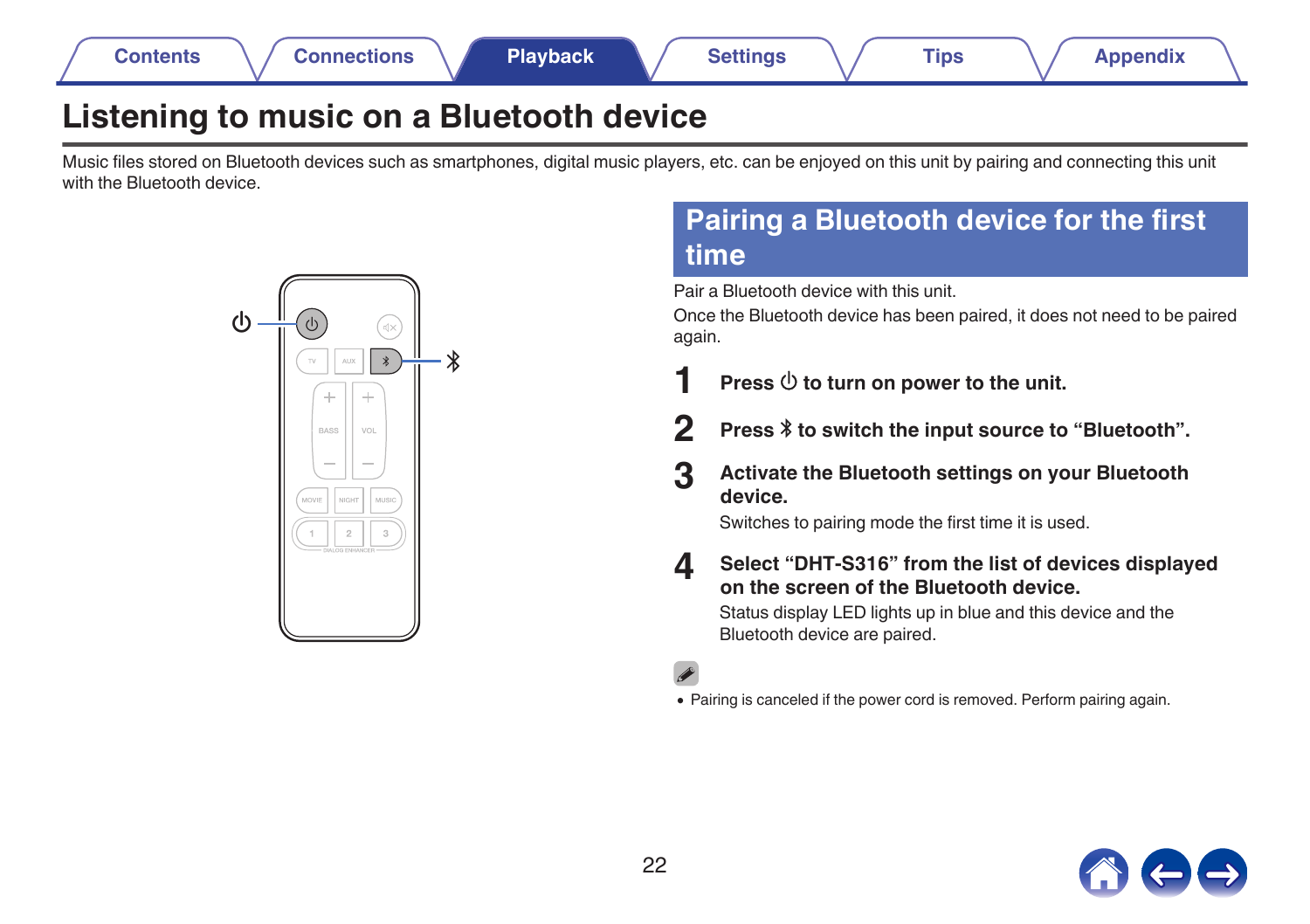### <span id="page-22-0"></span>**Pairing with other Bluetooth devices**

- **Press**  $\Phi$  to turn on power to the unit.
- **2 Press** g **to switch the input source to "Bluetooth".**
- **3 Activate the Bluetooth settings on your Bluetooth device.**
- **4 Push**  $\frac{1}{2}$  **p** on this device until the status display LED **blinks in blue.**
- **5 Select "DHT-S316" from the list of devices displayed on the screen of the Bluetooth device.**

Status display LED lights up in blue and this device and the Bluetooth device are paired.

- 0 This unit can be paired with a maximum of 8 Bluetooth devices. When a 9th Bluetooth device is paired, it will be registered in place of the oldest registered device.
- 0 Pairing is canceled if the power cord is removed. Perform pairing again.

### **Listening to music with a paired Bluetooth device**

- **Press**  $\Phi$  to turn on power to the unit.
- **2 Press** g **to switch the input source to "Bluetooth".**
- **3 Activate the Bluetooth settings on your Bluetooth device.**

### $\Delta$  **Press**  $\lambda$

The status display LED lights up in blue and connects to the last Bluetooth device connected. If the connection is cut, perform connection again.

**5 Play music using any app on your Bluetooth device.**

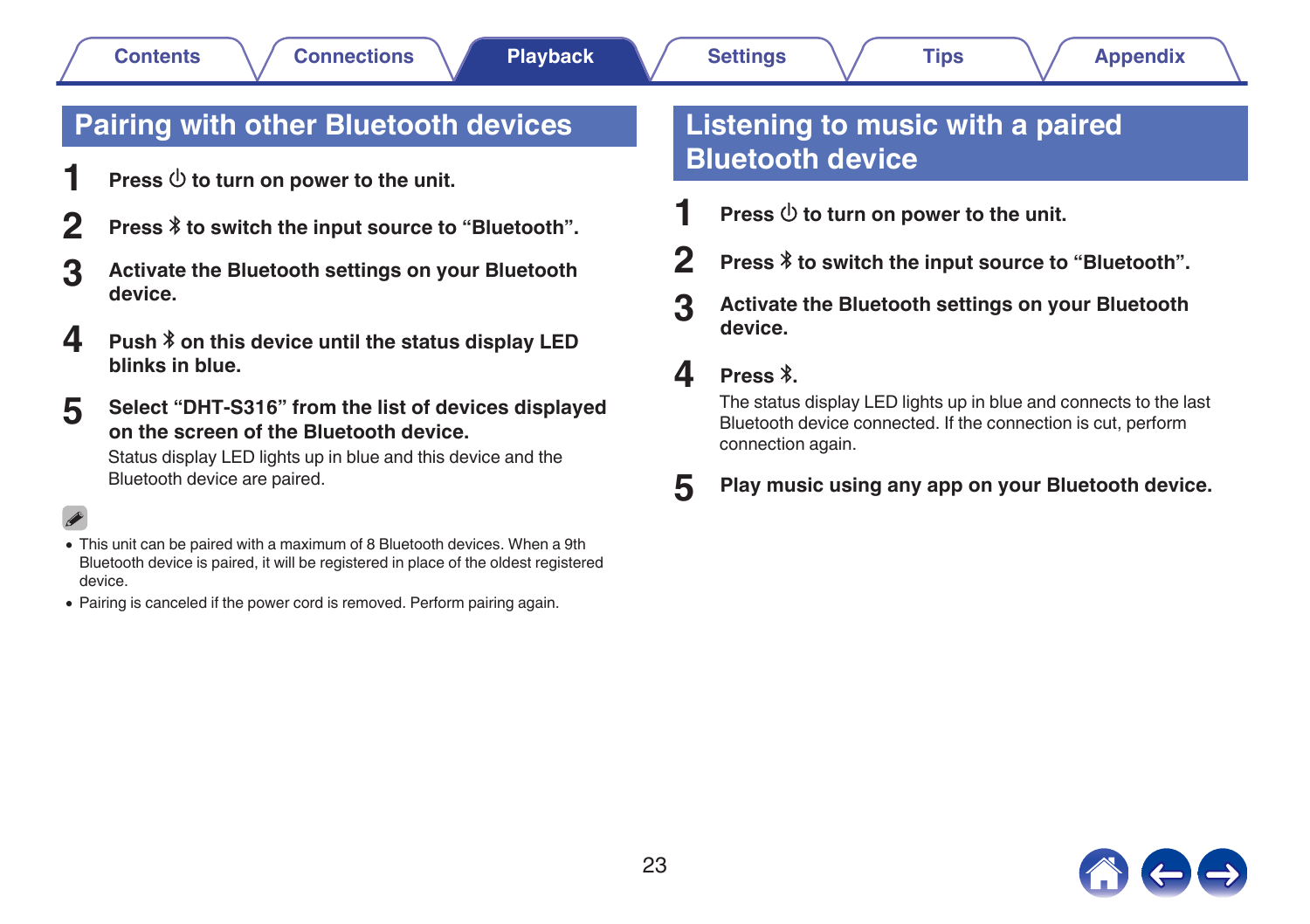<span id="page-23-0"></span>

### **Settings**

Perform the below operations and settings as needed.



### **Adjusting the volume**

**1 Use VOL + or VOL – to adjust the volume.**

The selected input source LED blinks once every time the button is pushed.

### **Adjusting the subwoofer volume**

**1 Use BASS + or BASS – to adjust the subwoofer volume.** The selected input source LED blinks once every time the button is pushed.

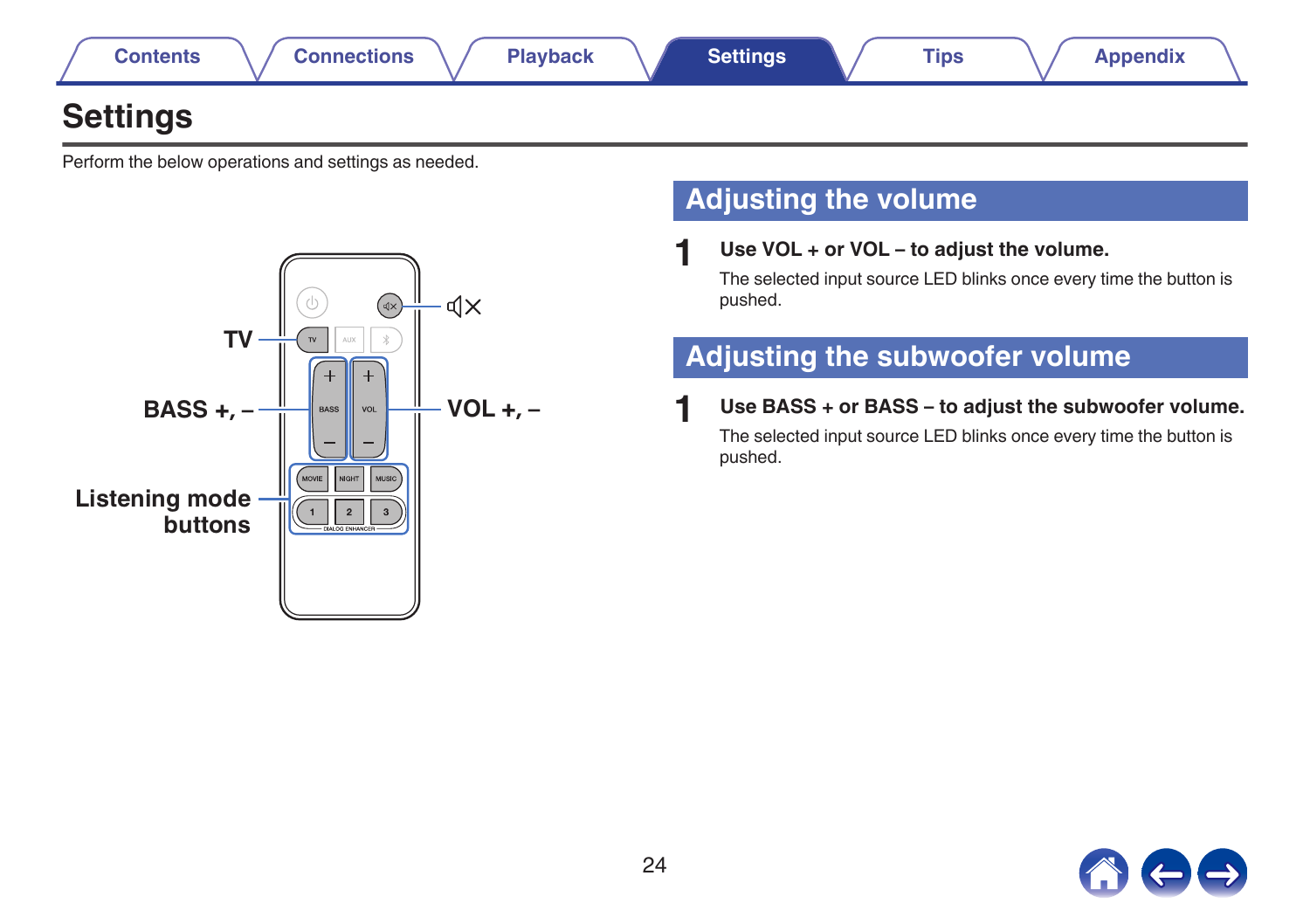### <span id="page-24-0"></span>**Selecting a listening mode**

**1 Press the listening mode button to select a listening mode.**

The status display LED blinks once in purple.

| <b>MOVIE</b><br>(Default):         | Enjoy movie theater-like surround<br>sound.                                                                                                                     |
|------------------------------------|-----------------------------------------------------------------------------------------------------------------------------------------------------------------|
| NIGHT:                             | Compresses the dynamic range<br>(difference between loud and soft<br>sounds) to make audio easier to hear at<br>low volumes.                                    |
| <b>MUSIC:</b>                      | Enjoy the full presence of a wide,<br>encompassing acoustic field.                                                                                              |
| <b>DIALOG ENHANCER</b><br>$1 - 3:$ | Adjust the volume of dialog in movies,<br>vocals in music, etc. so these can be<br>heard more easily. Can be set to 3<br>levels. Set this to the desired value. |

### **Setting the Bluetooth standby function**

If Bluetooth standby function is set to "on", this device automatically turns on when Bluetooth connects via the paired Bluetooth device. In order to use this operation, the device needs to be paired with this unit in advance.

#### **1 Press and hold TV for 5 seconds or more until the status display LEDs blink as indicated below.**

| <b>LED</b> indication | <b>Status</b>                                |  |
|-----------------------|----------------------------------------------|--|
| $O = \frac{1}{2}$     | Bluetooth standby function: On               |  |
|                       | Bluetooth standby function: Off<br>(Default) |  |

### **Turning off the sound temporarily**

#### $Press$   $\mathbb{d}X$ .

The selected input source LED blinks.



• To cancel, press  $\mathbb{d} \times$  again.

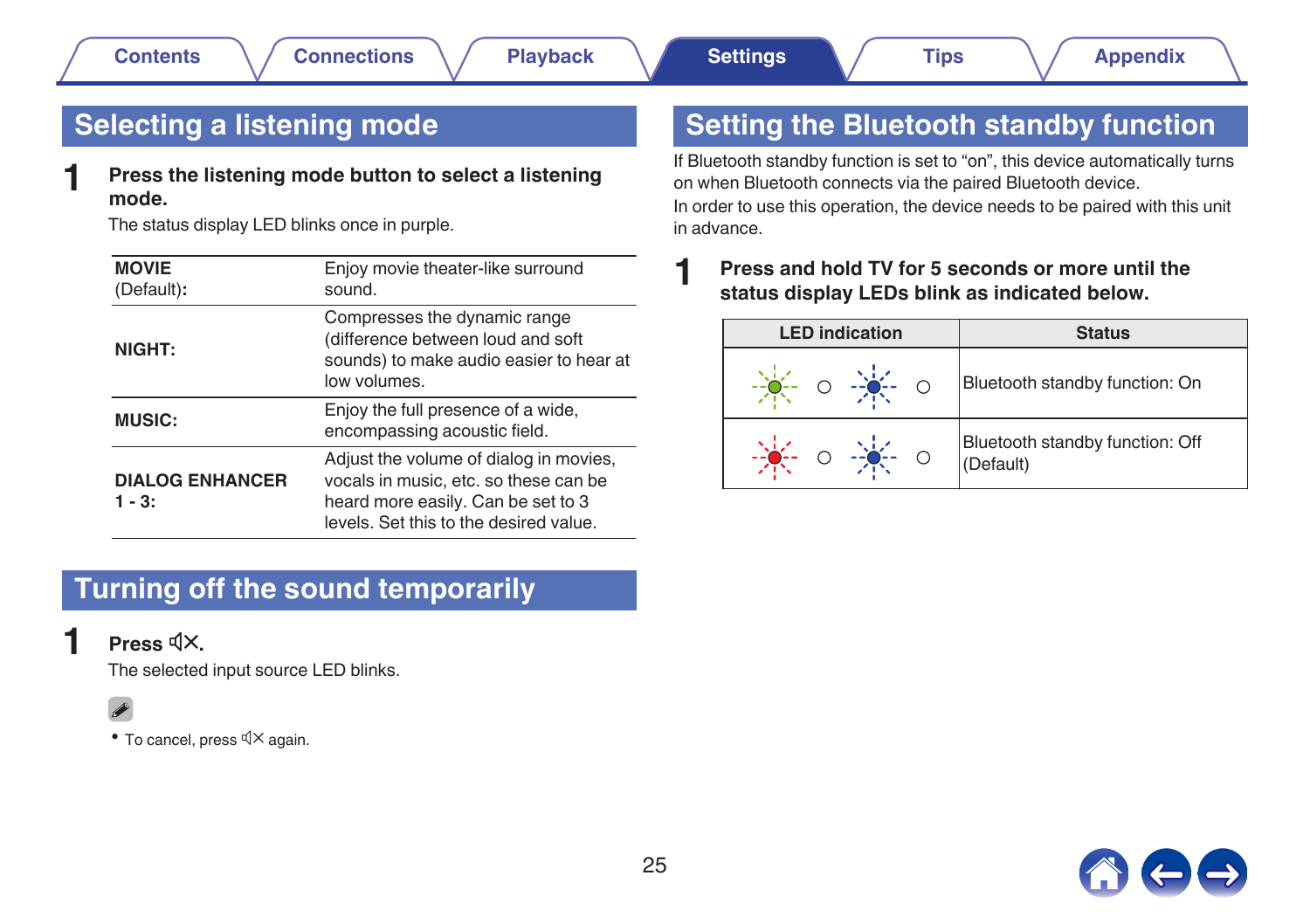### <span id="page-25-0"></span>**Auto standby function**

If no operations have been performed for 15 minutes or more and audio is not being output, this device automatically switches to standby.

### **Volume limiter function**

This device is loaded with a volume limiter function which limits excessive output. If volume is above 18 when the power is off, the volume is set to 18 the next time power is turned on.

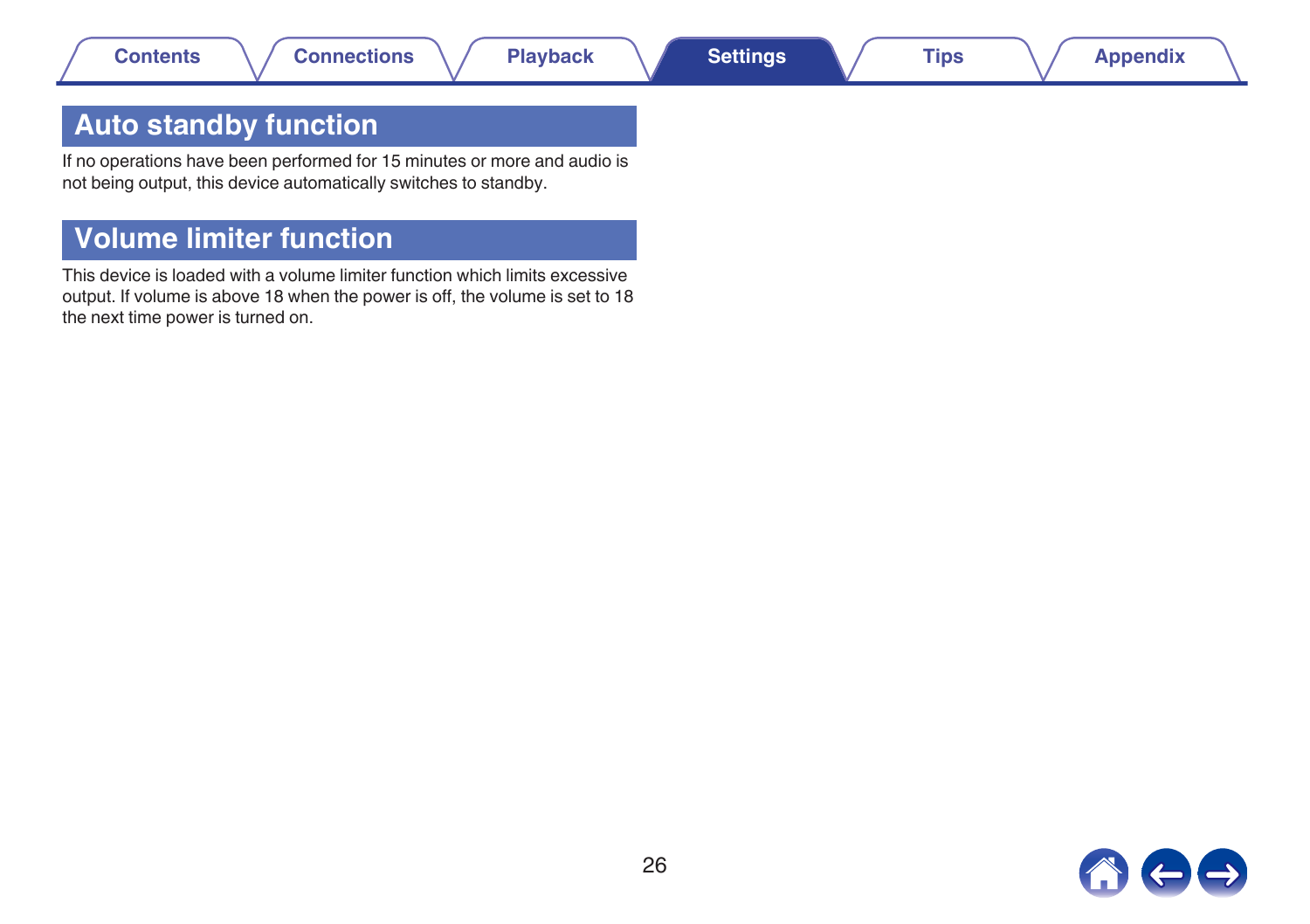<span id="page-26-0"></span>

| Contents | <b>nections</b> | Playback | <b>Settings</b> | <b>Tips</b> | <b>spendix</b> |
|----------|-----------------|----------|-----------------|-------------|----------------|
|          |                 |          |                 |             |                |

### **Troubleshooting**

If a problem should arise, first check the following:

- **1. Are the connections correct?**
- **2. Is the set being operated as described in the owner's manual?**
- **3. Are the other devices operating properly?**

If this unit does not operate properly, check the corresponding symptoms in this section.

If the symptoms do not match any of those described here, consult your dealer as it could be due to a fault in this unit. In this case, disconnect the power immediately and contact the store where you purchased this unit.

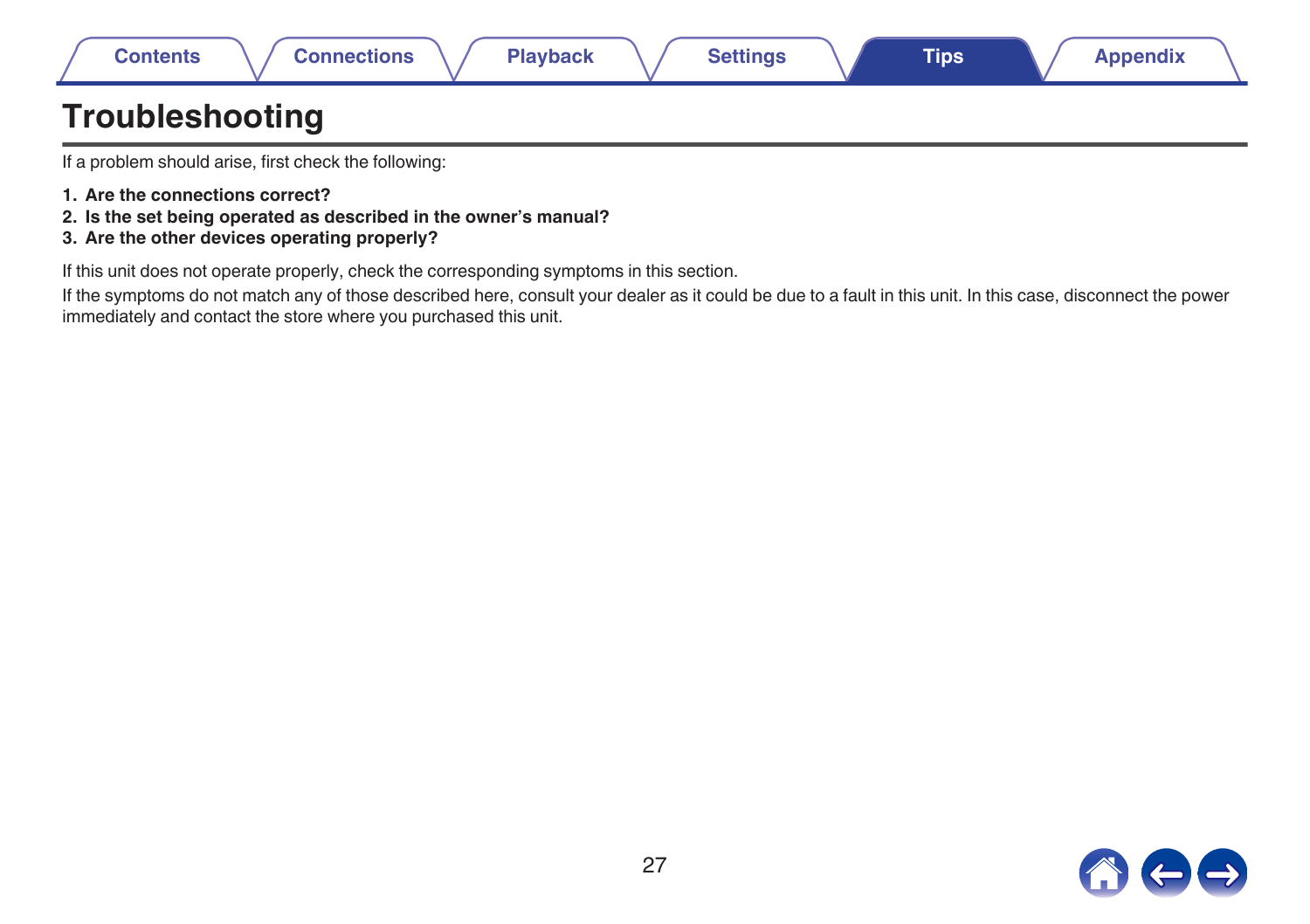### <span id="page-27-0"></span>**Power does not turn on / Power is turned off**

#### **Power does not turn on.**

- Check whether the power plug is correctly inserted into the power outlet. ( $\mathbb{Q}$  [p. 19\)](#page-18-0)
- $\bullet$  If you cannot turn on the unit with the TV's HDMI control function, press the  $\circlearrowright$  button to turn the unit's power or set the Bluetooth standby function to "On". ( $\sqrt{p}$  [p. 25\)](#page-24-0)

#### **Power automatically turns off.**

0 If no operations have been performed for 15 minutes or more and audio is not being output, this device automatically switches to standby. (Auto standby function)

### **Operations cannot be performed through the remote control unit**

#### **Operations cannot be performed through the remote control unit.**

- Batteries are worn out. Replace with new batteries.  $(\sqrt[p]{p} n. 5)$
- Operate the remote control unit within a distance of about 7 m from this unit and at an angle of within 30°. ( $\mathbb{F}$  [p. 5\)](#page-4-0)
- Remove any obstacle between this unit and the remote control unit.
- **•** Insert the batteries in the proper direction, checking the  $\oplus$  and  $\ominus$  marks. ( $\circ$  [p. 5\)](#page-4-0)
- The set's remote control sensor is exposed to strong light (direct sunlight, inverter type fluorescent bulb light, etc.). Move the set to a place in which the remote control sensor will not be exposed to strong light.

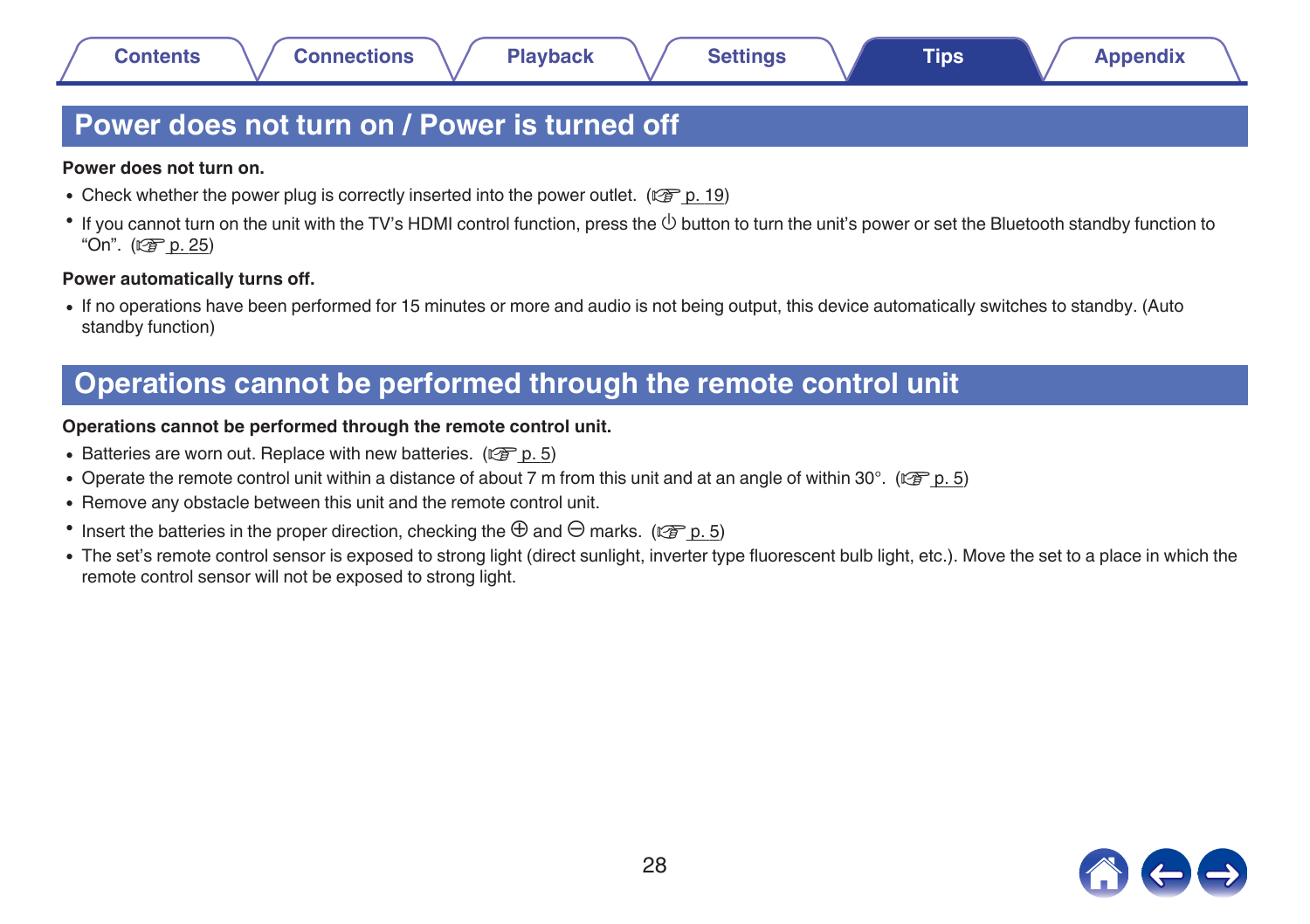### <span id="page-28-0"></span>**No sound comes out**

**No sound comes out.**

- Check the connections for all devices.  $(\sqrt[p]{p} \cdot p. 12)$  $(\sqrt[p]{p} \cdot p. 12)$
- Insert connection cables all the way in.
- Check that input connectors and output connectors are not reversely connected.
- Check cables for damage.
- Check that a proper input source is selected. ( $\mathbb{Q}$  [p. 20\)](#page-19-0)
- Adjust the volume.  $(\sqrt{2\pi} p. 24)$  $(\sqrt{2\pi} p. 24)$
- Make sure volume is not muted.  $(\sqrt[p]{p})$  [p. 25\)](#page-24-0)

#### **No sound is produced from subwoofer.**

- When there is an obstacle between the sound bar and the subwoofer, remove it or place the subwoofer closer to the sound bar.
- Make sure the subwoofer status display LED is lit in green. If lights are not lit, it may indicate that the sound bar and subwoofer are not wirelessly connected. Perform connection again according to the following steps.
	- $\circ$  Press the  $\circledcirc$  button to turn on power to the unit.
- (2) Press and hold the subwoofer BAR SYNC button for 3 seconds or more.

The subwoofer status display LED blinks once in green.

 $\circled{3}$  Press and hold the sound bar  $\ast$  and + buttons for 5 seconds or more until the subwoofer status display LEDs blink as indicated below.

The sound bar and subwoofer wirelessly connect. Perform steps  $(1)$  to  $(3)$  again if they do not connect.

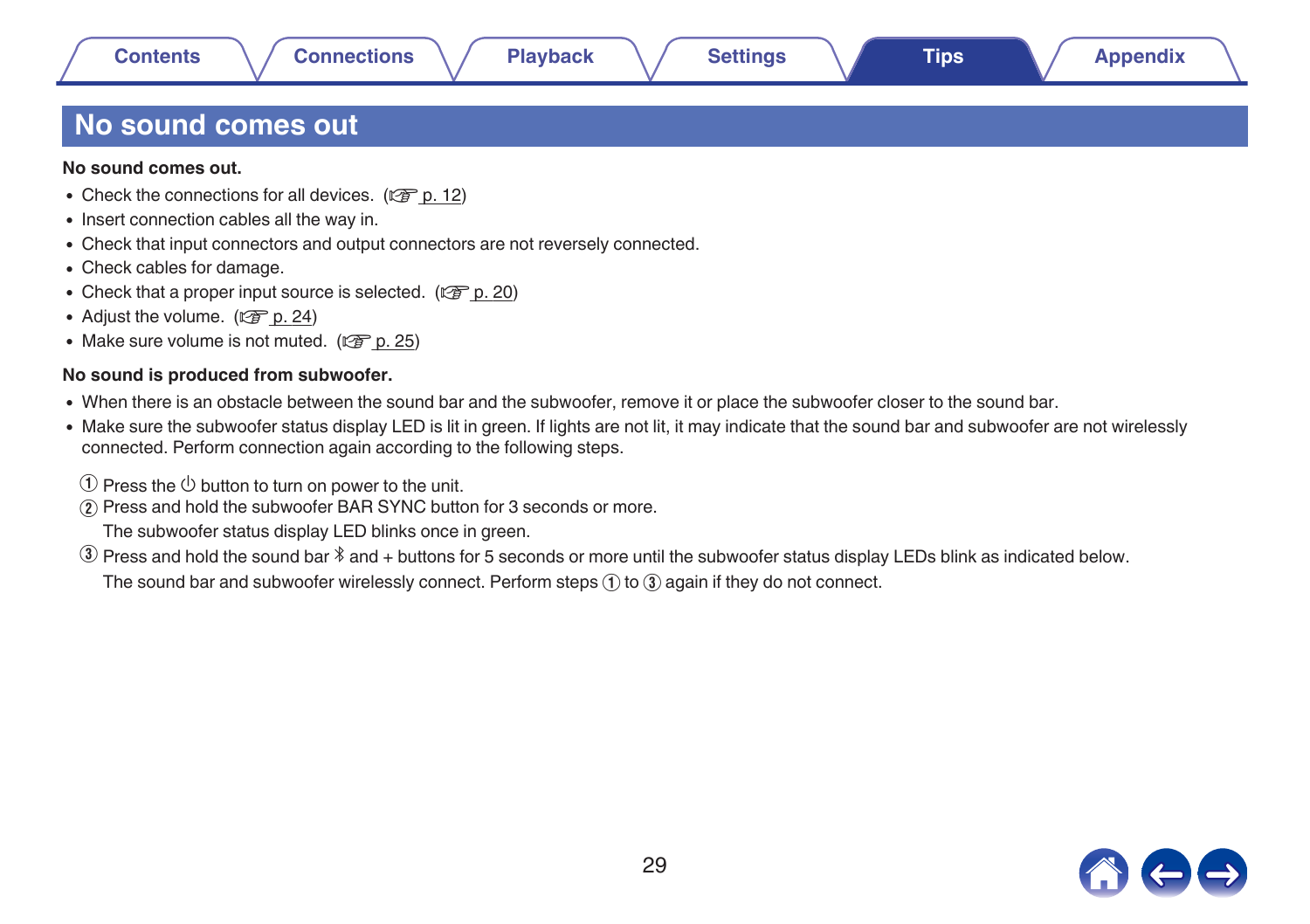### <span id="page-29-0"></span>**Bluetooth playback does not work**

#### **Cannot pair with a Bluetooth device.**

- 0 It may be that Bluetooth is not enabled on the Bluetooth device. See the Owner's Manual of the Bluetooth device to enable the Bluetooth function.
- This device may be paired with another Bluetooth device. Select this unit from the list of devices displayed on the screen of the Bluetooth device.
- Bring the Bluetooth device near to this unit.
- Turn the power of the Bluetooth device off and on again, and then try again.
- Only 1 Bluetooth device can be connected at a time.

#### **The sound is cut off.**

- Bring the Bluetooth device near to this unit.
- Remove obstructions between the Bluetooth device and this unit.
- To prevent electromagnetic interference, locate this unit away from microwave ovens, wireless LAN devices and other Bluetooth devices.
- Pair with the Bluetooth device again.  $(\mathbb{Z}^n)$  [p. 22\)](#page-21-0)

### **The HDMI Control function does not work**

#### **The HDMI Control function does not work.**

- 0 You cannot operate devices that are not compatible with the HDMI Control function. In addition, depending on the connected device or the settings, the HDMI Control function may not work. In this case, operate the external device directly.
- 0 Check that the HDMI Control function setting is enabled on all devices connected to this unit.

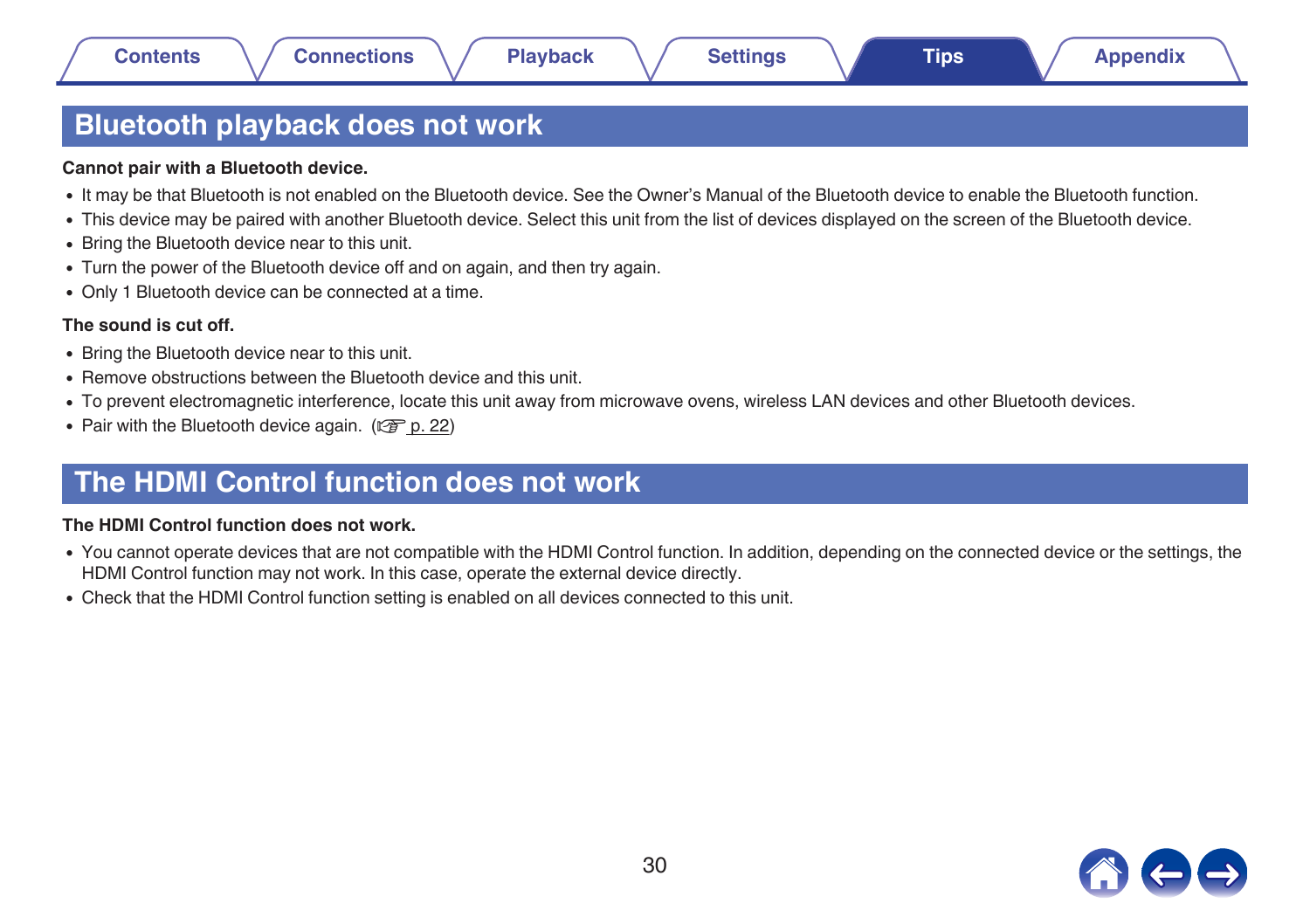<span id="page-30-0"></span>

### **Resetting factory settings**

Perform this procedure if the display is abnormal or if operations cannot be performed. Various settings are reset to the factory default values. Make settings again.



**1 Press**  $\Phi$  to turn on power to the unit.

**2** Press and hold the main unit's  $\phi$ ,  $\Xi$  and + at the same **time for at least 5 seconds.**

All status display LEDs blink 4 times.

**3 Wait for around 10 seconds after the LED turns off and** then press  $\psi$ .

All settings return to the factory settings after the sound bar is restarted.

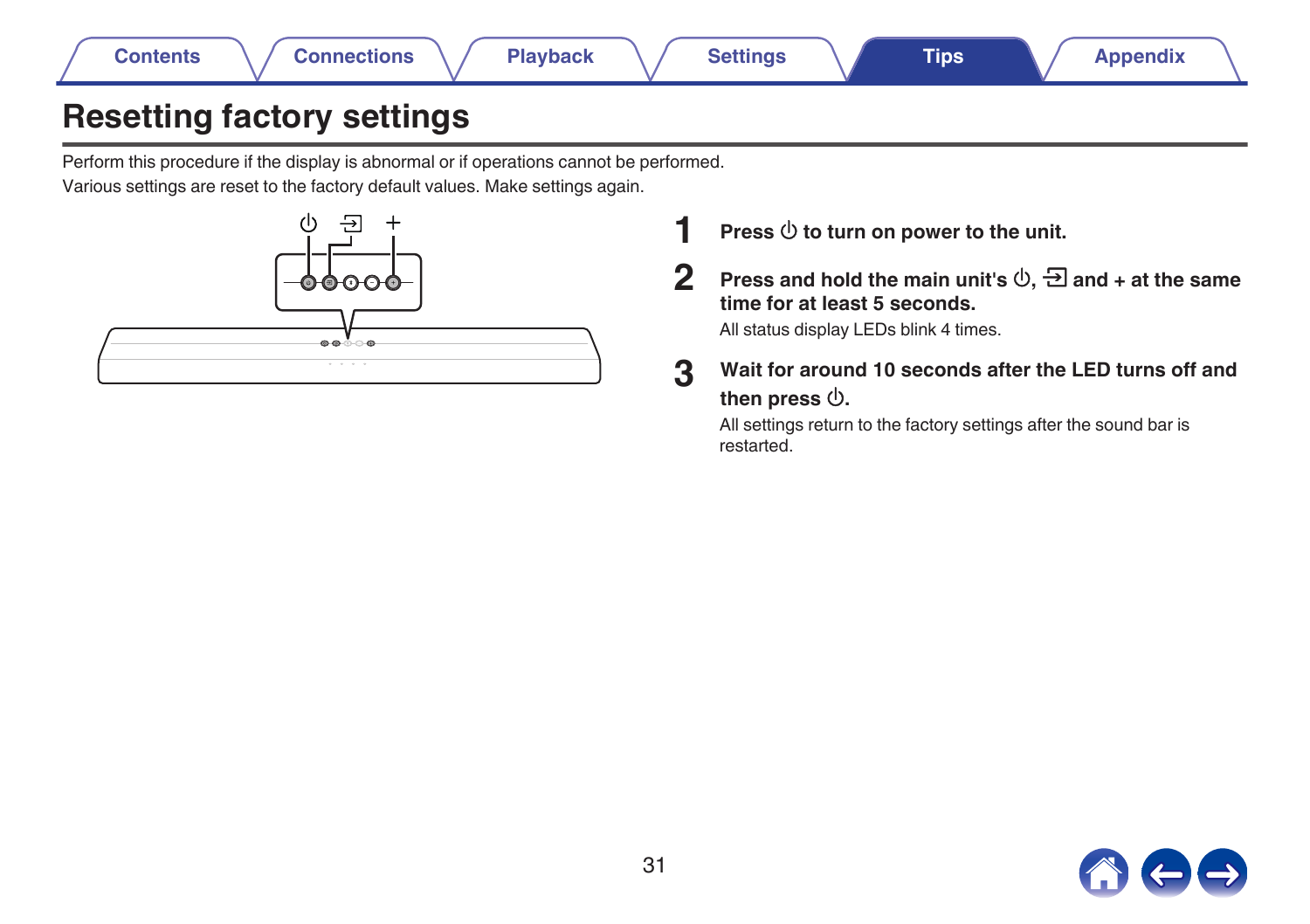|  | onten |  |  |  |
|--|-------|--|--|--|

## <span id="page-31-0"></span>**About HDMI**

This unit supports the following HDMI functions.

0 **ARC (Audio Return Channel) function**

Enjoy movies, music, etc., on your TV simply by connecting an ARC function-compatible TV to this device via HDMI.

0 **HDMI control function**

Connect an HDMI control-compatible TV and this device via HDMI and enable the HDMI control to enable linked control from either device.

• Input source switching

If the TV is turned on, this device automatically powers on and switches the input source.

 $\bullet$  Power off link

The TV power off operation is linked so this device also turns off. (Does not work if input source is "OPTICAL" or "Bluetooth".)

• Volume adjustment

The volume of this unit can be adjusted using the TV remote control.

• Audio output destination switching

If this unit is turned on, TV audio is output from this unit. If this device is turned off, TV audio is output from the speakers of the TV.

#### **NOTE**

0 Some functions may not operate depending on the connected TV. Check the owner's manual of each device for details beforehand.

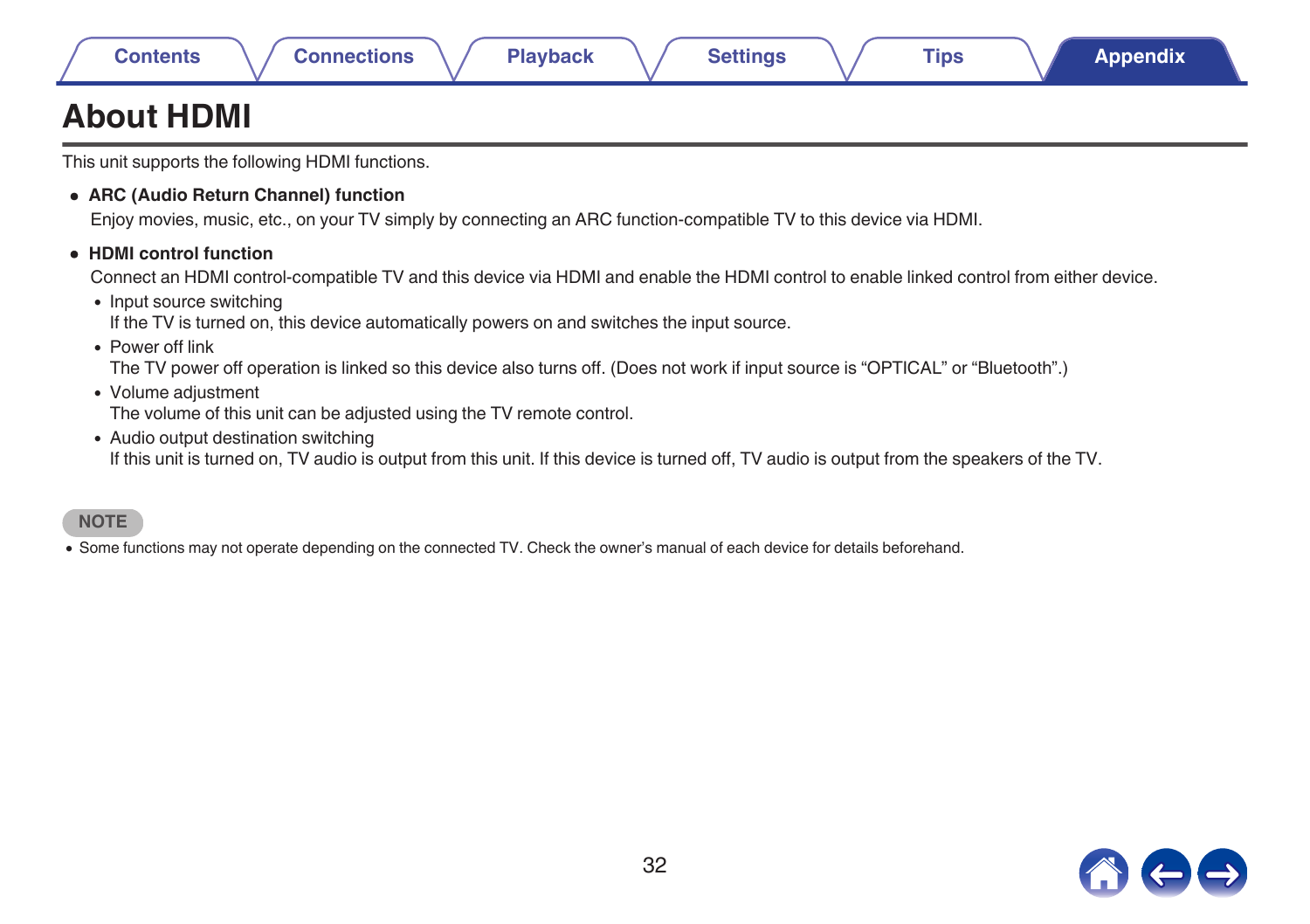## <span id="page-32-0"></span>**Trademark information**

# **& Bluetooth**®

The Bluetooth<sup>®</sup> word mark and logos are registered trademarks owned by the Bluetooth SIG, Inc. and any use of such marks by D&M Holdings Inc. is under license. Other trademarks and trade names are those of their respective owners.



Manufactured under license from Dolby Laboratories. Dolby, Dolby Audio, and the double-D symbol are trademarks of Dolby Laboratories.



For DTS patents, see http://patents.dts.com. Manufactured under license from DTS, Inc. DTS, the Symbol, DTS and the Symbol together, and Digital Surround are registered trademarks and/or trademarks of DTS, Inc. in the United States and/or other countries. © DTS, Inc. All Rights Reserved.



The terms HDMI, HDMI High-Definition Multimedia Interface, and the HDMI Logo are trademarks or registered trademarks of HDMI Licensing Administrator, Inc.

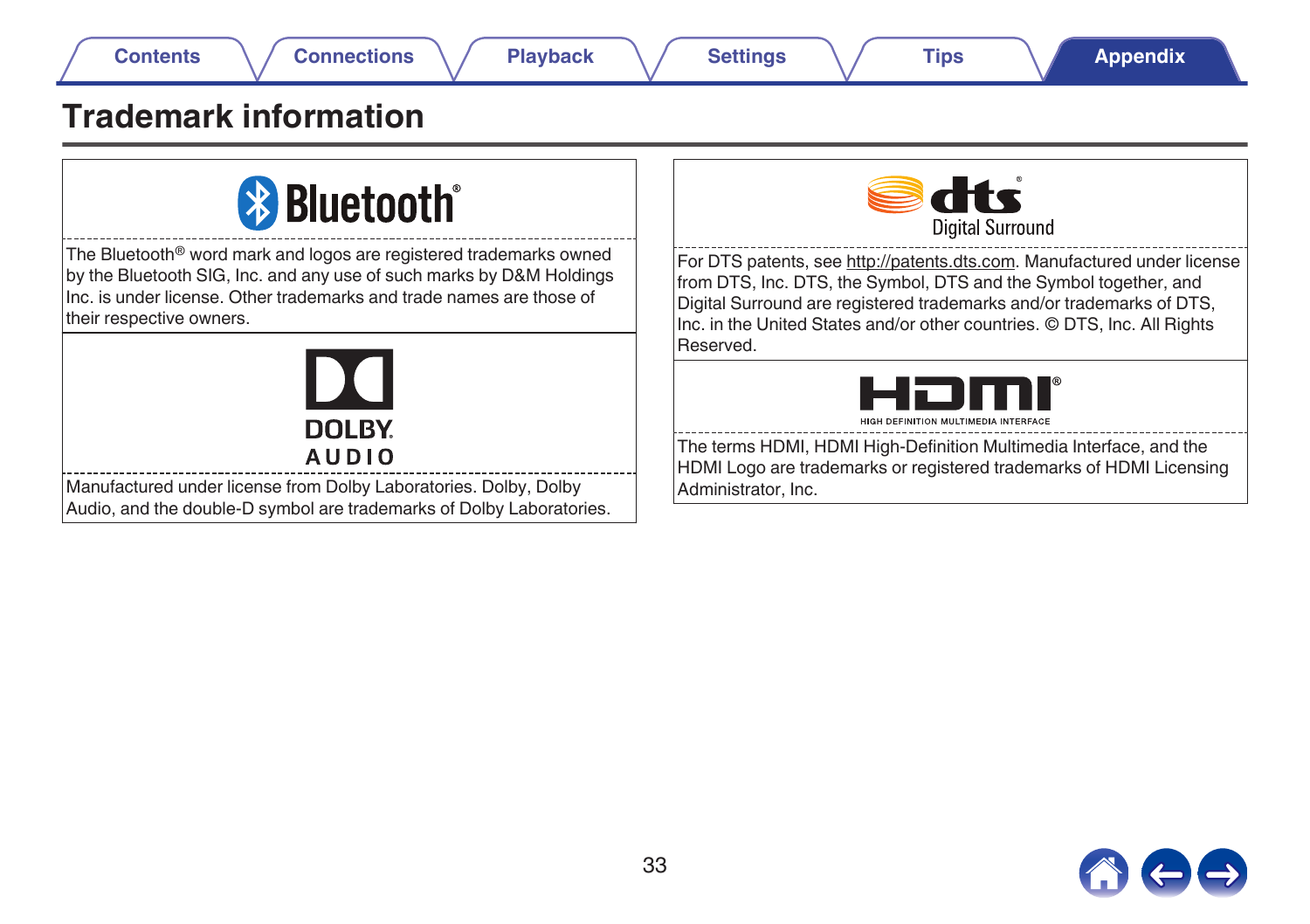<span id="page-33-0"></span>

## **Specifications**

| <b>Sound bar</b>                        |                                                 |
|-----------------------------------------|-------------------------------------------------|
| <b>■ General</b>                        |                                                 |
| <b>Operating temperature:</b>           | $5^{\circ}$ C - 35 $^{\circ}$ C                 |
| Power supply:                           | AC 230 V, 50/60 Hz                              |
| <b>Power consumption:</b>               | 40 W                                            |
| Power consumption in standby mode:      | 0.3W                                            |
| Power consumption in Bluetooth standby: | 1.6W                                            |
| <b>Sampling frequency:</b>              | 32 kHz, 44.1 kHz, 48 kHz                        |
| <b>Supported audio formats:</b>         | Linear PCM, Dolby Digital, DTS Digital Surround |

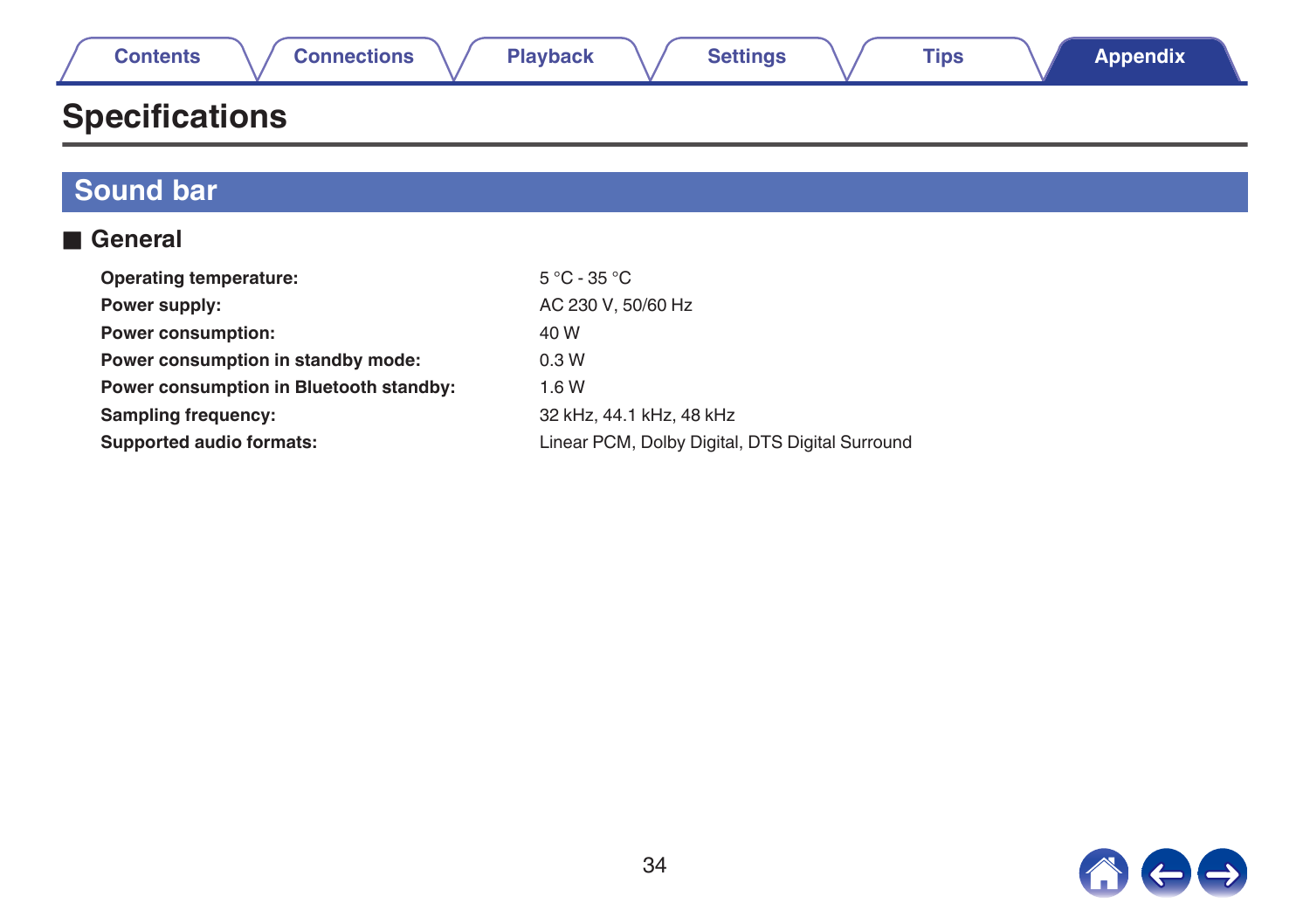| <b>Connections</b><br><b>Contents</b> | <b>Playback</b><br><b>Settings</b><br><b>Tips</b><br><b>Appendix</b> |  |  |  |
|---------------------------------------|----------------------------------------------------------------------|--|--|--|
| <b>Bluetooth section</b>              |                                                                      |  |  |  |
| <b>Communications system:</b>         | Bluetooth Version 4.2                                                |  |  |  |
| <b>Transmission power:</b>            | Power Class 2                                                        |  |  |  |
| <b>Maximum communication range:</b>   | Approx. 10 m in line of sight*                                       |  |  |  |
| Used frequency range:                 | 2.4 GHz band                                                         |  |  |  |
| <b>Modulation scheme:</b>             | FHSS (Frequency-Hopping Spread Spectrum)                             |  |  |  |
| <b>Supported profiles:</b>            | A2DP (Advanced Audio Distribution Profile) 1.3                       |  |  |  |
|                                       | AVRCP (Audio Video Remote Control Profile) 1.6                       |  |  |  |
| <b>Corresponding codec:</b>           | <b>SBC</b>                                                           |  |  |  |
| Transmission range (A2DP):            | 20 Hz - 20,000 Hz                                                    |  |  |  |

\* The actual communication range varies depending on the influence of such factors as obstructions between devices, electromagnetic waves from<br>microwave ovens, static electricity, cordless phones, reception sensitivity, an

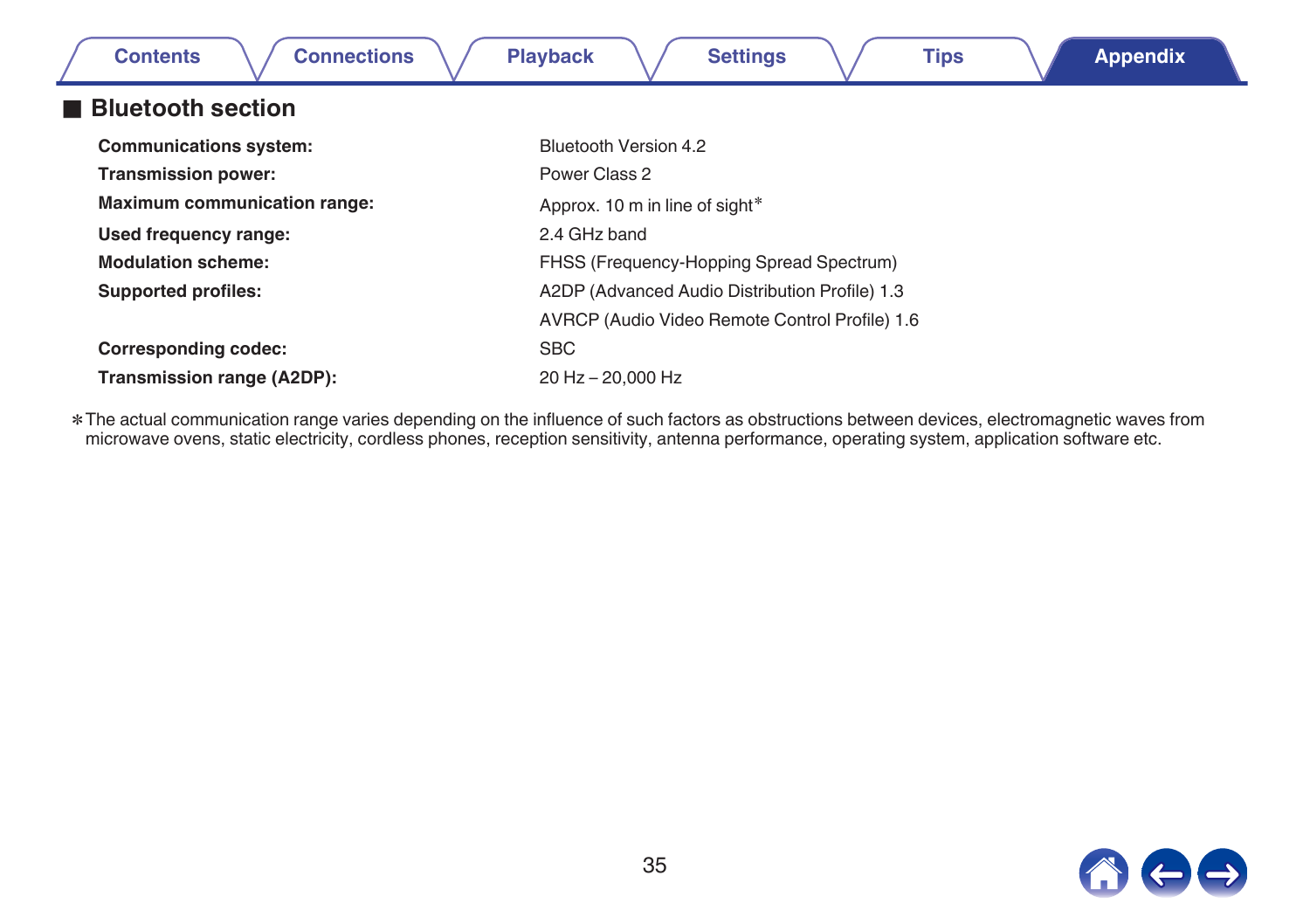

■ Weight: 1.8 kg

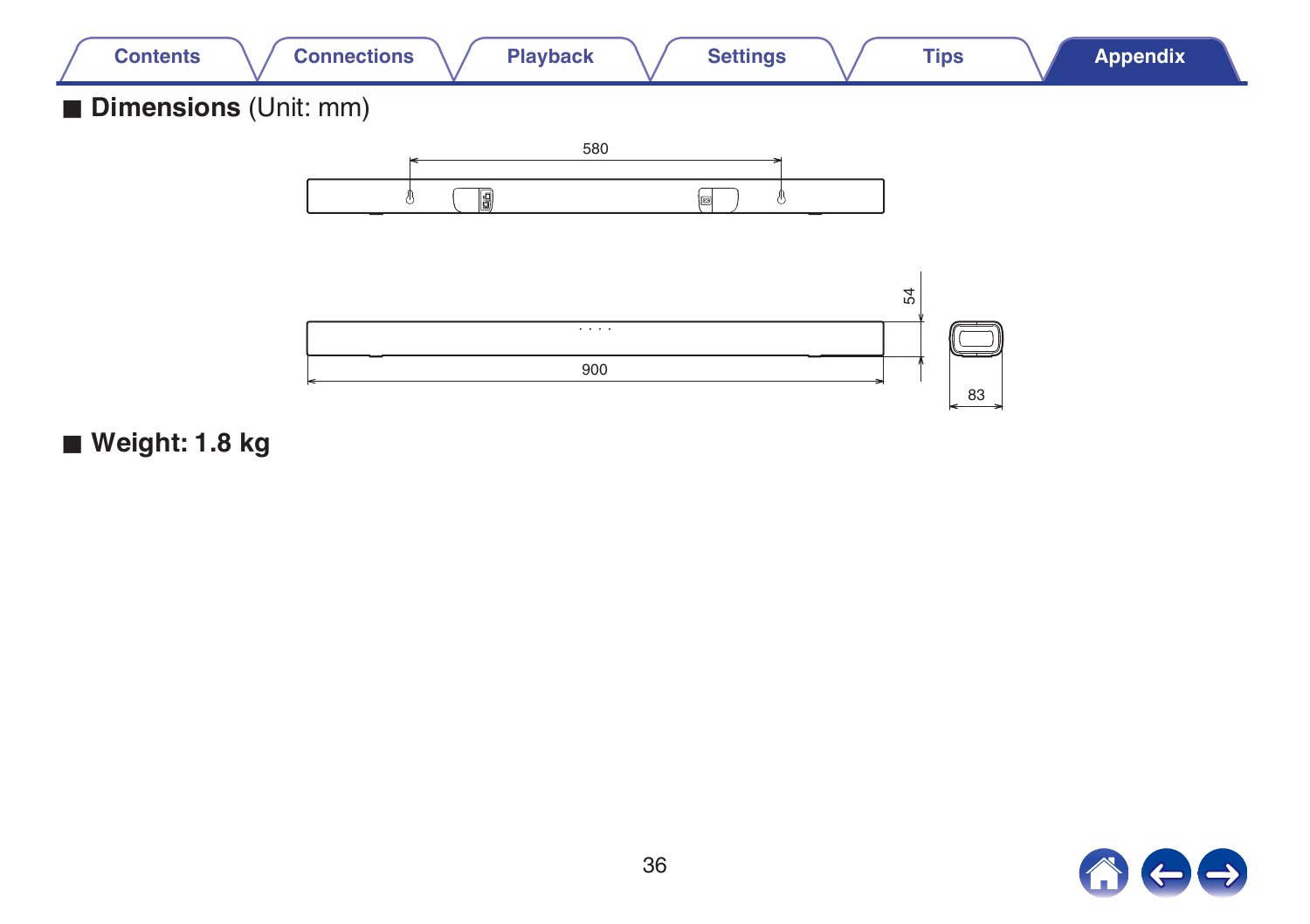<span id="page-36-0"></span>

| <b>Contents</b><br><b>Connections</b>   | <b>Settings</b><br><b>Playback</b> | <b>Tips</b> | <b>Appendix</b> |
|-----------------------------------------|------------------------------------|-------------|-----------------|
| <b>Subwoofer</b>                        |                                    |             |                 |
| General                                 |                                    |             |                 |
| <b>Operating temperature:</b>           | $5^{\circ}$ C - 35 $^{\circ}$ C    |             |                 |
| Power supply:                           | AC 230 V, 50/60 Hz                 |             |                 |
| <b>Power consumption:</b>               | 40 W                               |             |                 |
| Power consumption in standby mode:      | 0.26W                              |             |                 |
| Power consumption in Bluetooth standby: | 1.1W                               |             |                 |

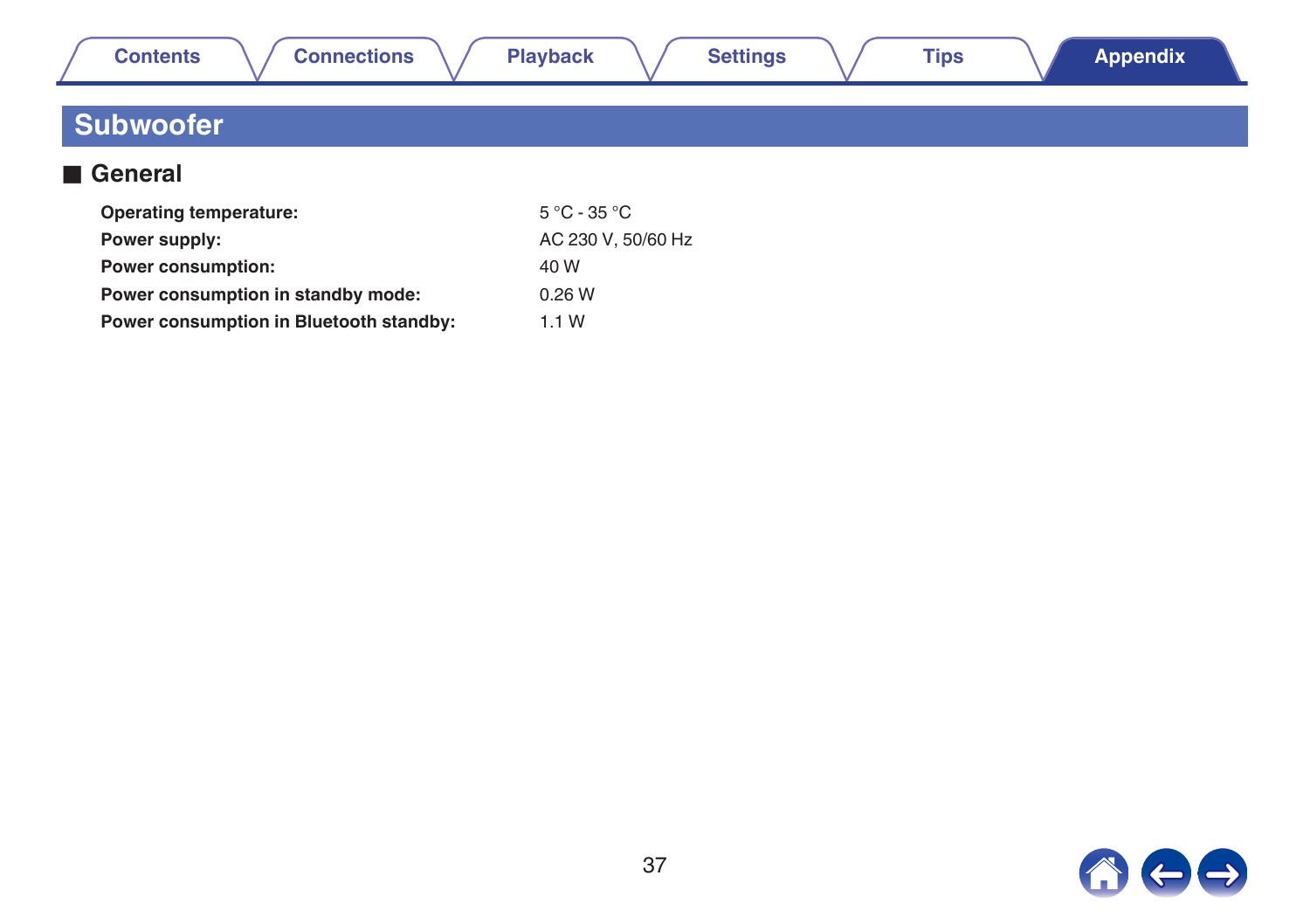

Weight: 5.2 kg